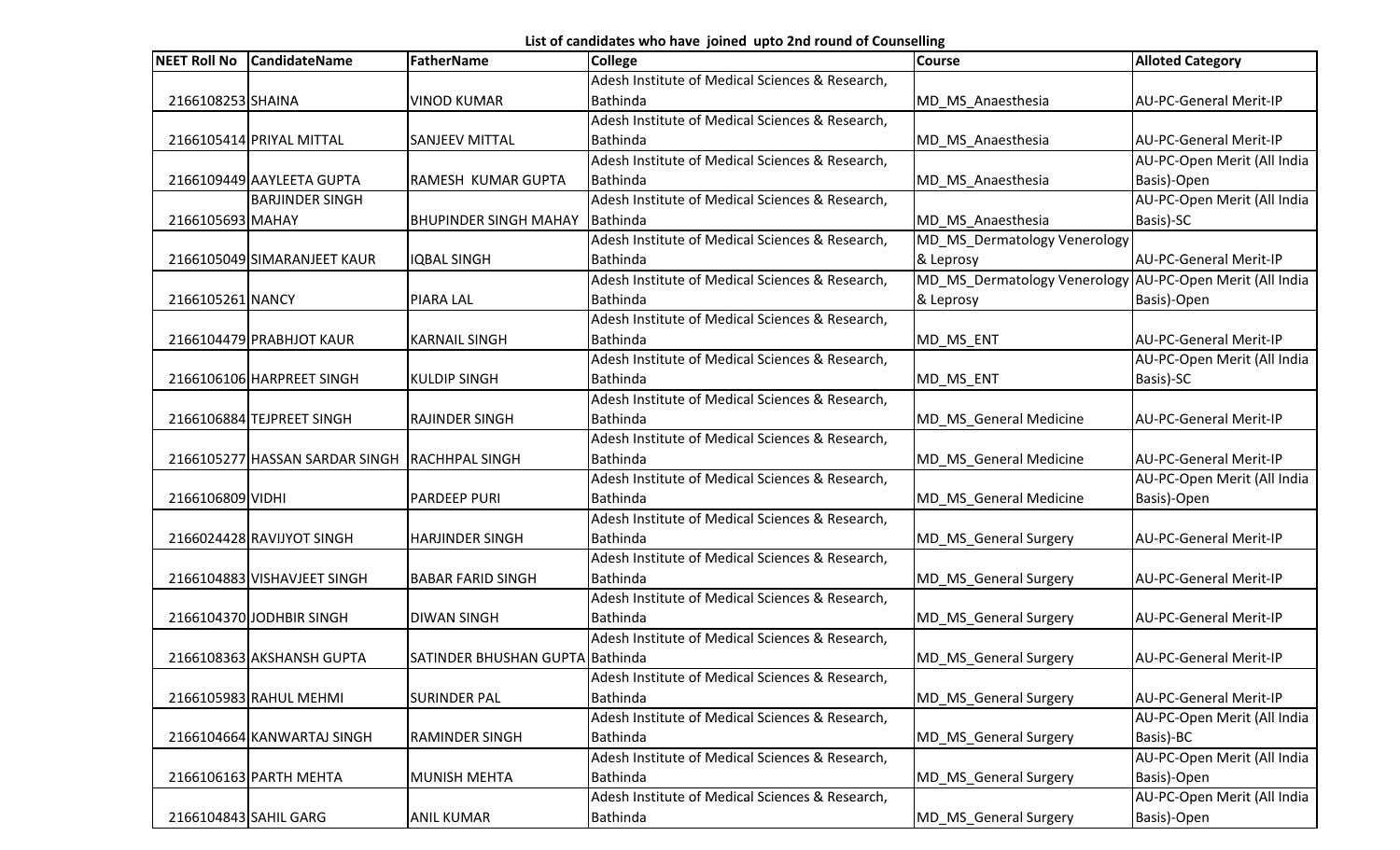List of candidates who have joined upto 2nd round of Counselling

| <b>NEET Roll No</b> | <b>CandidateName</b>          | FatherName                 | College                                         | <b>Course</b>         | <b>Alloted Category</b>       |
|---------------------|-------------------------------|----------------------------|-------------------------------------------------|-----------------------|-------------------------------|
|                     |                               |                            | Adesh Institute of Medical Sciences & Research, |                       | AU-PC-Open Merit (All India   |
| 2166105978 PRIYANKA |                               | <b>SURINDER KUMAR</b>      | <b>Bathinda</b>                                 | MD_MS_General Surgery | Basis)-SC                     |
|                     |                               |                            | Adesh Institute of Medical Sciences & Research, |                       | AU-PC-Open Merit (All India   |
|                     | 2166113860 BIPANPREET KAUR    | <b>JAGIR SINGH</b>         | <b>Bathinda</b>                                 | MD_MS_General Surgery | Basis)-SC                     |
|                     |                               |                            | Adesh Institute of Medical Sciences & Research, |                       |                               |
|                     | 2166105921 NAVJOT KAUR        | <b>SATNAM SINGH</b>        | Bathinda                                        | MD_MS_Obst. & Gynae   | AU-PC-General Merit-BC        |
|                     |                               |                            | Adesh Institute of Medical Sciences & Research, |                       |                               |
|                     | 2166024353 PUNEET KAUR MANN   | <b>BALJIT SINGH</b>        | <b>Bathinda</b>                                 | MD_MS_Obst. & Gynae   | <b>AU-PC-General Merit-IP</b> |
|                     |                               |                            | Adesh Institute of Medical Sciences & Research, |                       | AU-PC-Open Merit (All India   |
| 2166104729 SHIRIN   |                               | <b>SUBASH CHANDER</b>      | <b>Bathinda</b>                                 | MD_MS_Obst. & Gynae   | Basis)-SC                     |
|                     |                               |                            | Adesh Institute of Medical Sciences & Research, |                       |                               |
|                     | 2166107709 HARLEEN KAUR       | <b>BHAGWAN SINGH</b>       | <b>Bathinda</b>                                 | MD_MS_Opthalmology    | AU-PC-General Merit-IP        |
|                     |                               |                            | Adesh Institute of Medical Sciences & Research, |                       | AU-PC-Open Merit (All India   |
|                     | 2166105742 SUPREET RAI        | <b>DILBAG RAI</b>          | <b>Bathinda</b>                                 | MD_MS_Opthalmology    | Basis)-SC                     |
|                     |                               | <b>NIRDOSH KUMAR</b>       | Adesh Institute of Medical Sciences & Research, |                       |                               |
|                     | 2166107279 DEVASHISH BHARDWAJ | BHARDWAJ                   | Bathinda                                        | MD MS Orthopaedics    | AU-PC-General Merit-IP        |
|                     |                               |                            | Adesh Institute of Medical Sciences & Research, |                       | AU-PC-Open Merit (All India   |
|                     | 2166105974 CHAITANYA GUPTA    | <b>SUNIL PARVESH GUPTA</b> | Bathinda                                        | MD_MS_Orthopaedics    | Basis)-Open                   |
|                     |                               |                            | Adesh Institute of Medical Sciences & Research, |                       | AU-PC-Open Merit (All India   |
|                     | 2166105092 SAHIBINDER SINGH   | JASWANT SINGH              | <b>Bathinda</b>                                 | MD MS Orthopaedics    | Basis)-SC                     |
|                     |                               |                            | Adesh Institute of Medical Sciences & Research, |                       |                               |
| 2166105428 ALISHA   |                               | <b>SATISH KUMAR GABA</b>   | <b>Bathinda</b>                                 | MD_MS_Paediatrics     | AU-PC-General Merit-IP        |
|                     |                               |                            | Adesh Institute of Medical Sciences & Research, |                       | AU-PC-Open Merit (All India   |
|                     | 2166107403 MONIKA SHARMA      | <b>SATPAL KAUSHIK</b>      | <b>Bathinda</b>                                 | MD_MS_Paediatrics     | Basis)-Open                   |
|                     |                               |                            | Adesh Institute of Medical Sciences & Research, |                       | AU-PC-Open Merit (All India   |
|                     | 2166105140 JASVEER KAUR       | <b>KULDEEP SINGH</b>       | <b>Bathinda</b>                                 | MD_MS_Pathology       | Basis)-Open                   |
|                     |                               |                            | Adesh Institute of Medical Sciences & Research, |                       | AU-PC-Open Merit (All India   |
|                     | 2166105569 ASTHA NARULA       | YASHWINDER PAL NARULA      | Bathinda                                        | MD_MS_Pathology       | Basis)-Open                   |
|                     |                               |                            | Adesh Institute of Medical Sciences & Research, |                       |                               |
|                     | 2166104893 SIMERPREET KAUR    | <b>BALJINDER SINGH</b>     | Bathinda                                        | MD MS Psychiatry      | AU-PC-General Merit-IP        |
|                     |                               |                            | Adesh Institute of Medical Sciences & Research, |                       | AU-PC-Open Merit (All India   |
|                     | 2166104715 KRITIKA SHARMA     | <b>SHAM SUNDER SHARMA</b>  | Bathinda                                        | MD_MS_Psychiatry      | Basis)-Open                   |
|                     |                               |                            | Adesh Institute of Medical Sciences & Research, |                       | AU-PC-Open Merit (All India   |
|                     | 2166105761 MANPREET SINGH     | <b>GOPAL SINGH</b>         | <b>Bathinda</b>                                 | MD MS Psychiatry      | Basis)-SC                     |
|                     |                               |                            | Adesh Institute of Medical Sciences & Research, |                       |                               |
|                     | 2166105323 GAURAV SHARMA      | <b>RAJINDER PAL SHARMA</b> | <b>Bathinda</b>                                 | MD_MS_Radio-diagnosis | <b>AU-PC-General Merit-IP</b> |
|                     |                               |                            | Adesh Institute of Medical Sciences & Research, |                       | AU-PC-Open Merit (All India   |
| 2166105982 NAVNEET  |                               | <b>SURINDER PAL</b>        | Bathinda                                        | MD_MS_Radio-diagnosis | Basis)-SC                     |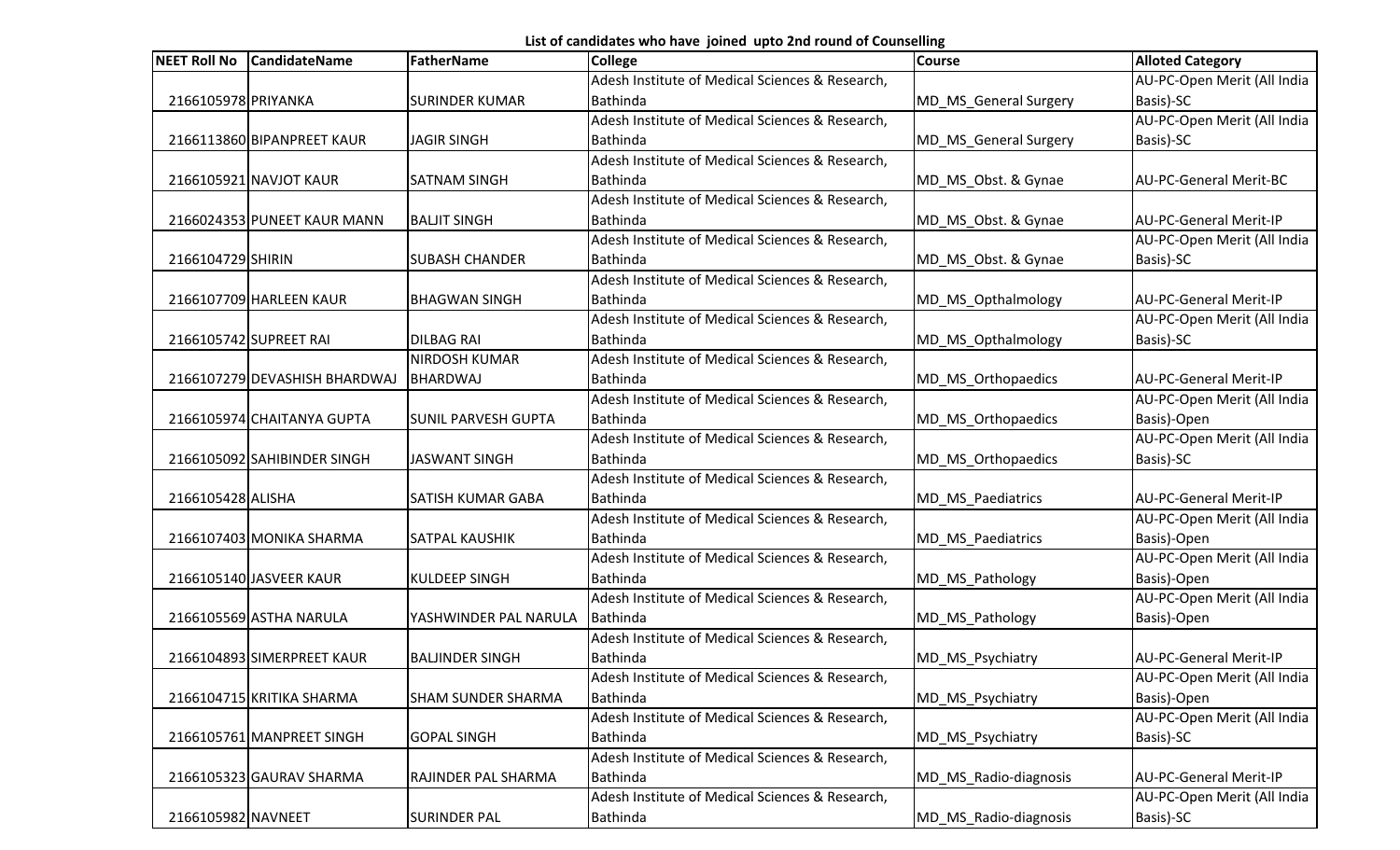List of candidates who have joined upto 2nd round of Counselling

| <b>NEET Roll No</b> | <b>CandidateName</b>          | FatherName                  | <b>College</b>                                  | <b>Course</b>                | <b>Alloted Category</b>       |
|---------------------|-------------------------------|-----------------------------|-------------------------------------------------|------------------------------|-------------------------------|
|                     |                               |                             | Adesh Institute of Medical Sciences & Research, | MD_MS_Tuberculosis &         |                               |
|                     | 2166107848 RAVISHEK JINDAL    | <b>JAGWINDER PAL</b>        | Bathinda                                        | <b>Respiratory Medicine</b>  | <b>AU-PC-General Merit-IP</b> |
|                     | <b>ROOHPREET KAUR</b>         |                             | Adesh Institute of Medical Sciences & Research, | MD_MS_Tuberculosis &         |                               |
| 2166107936 SANDHU   |                               | NARINDER SINGH SANDHU       | Bathinda                                        | <b>Respiratory Medicine</b>  | <b>AU-PC-General Merit-IP</b> |
|                     |                               |                             |                                                 |                              |                               |
|                     | 2166104777 HARLEEN KAUR       | TAJINDER SINGH              | Christian Medical College & Hospital, Ludhiana  | MD_MS_Anaesthesia            | BF-MC-A-IP                    |
|                     |                               |                             |                                                 |                              |                               |
|                     | 2166104829 MANVEET KAUR       | <b>AMRIK SINGH</b>          | Christian Medical College & Hospital, Ludhiana  | MD_MS_Anaesthesia            | BF-MC-A-IP                    |
|                     |                               |                             |                                                 |                              |                               |
| 2166105335 RIA      |                               | RAKESH JUNEJA               | Christian Medical College & Hospital, Ludhiana  | MD_MS_Anaesthesia            | BF-MC-A-IP                    |
|                     | 2166104439 HARMANJIT KAUR     | <b>JAGJIT SINGH</b>         |                                                 |                              |                               |
|                     |                               |                             | Christian Medical College & Hospital, Ludhiana  | MD_MS_Anaesthesia            | BF-MC-A-IP                    |
|                     | 2166106274 DEEPAK SALHAN      | RAJINDER PARSHAD            | Christian Medical College & Hospital, Ludhiana  | MD_MS_Anaesthesia            | BF-MC-A-SC                    |
|                     |                               |                             |                                                 |                              |                               |
| 2166070447 JITHIN.J |                               | JAYAMOHAN.A.S               | Christian Medical College & Hospital, Ludhiana  | MD_MS_Anaesthesia            | BF-MC-B-Minority              |
|                     |                               |                             |                                                 |                              |                               |
|                     | 2166062129 TIGI C VARGHESE    | <b>VARGHESE CHACKO</b>      | Christian Medical College & Hospital, Ludhiana  | MD_MS_Anaesthesia            | BF-MC-B-Minority              |
|                     |                               |                             |                                                 |                              |                               |
|                     | 2166062666 JOMY JOSEPH        | JOSEPH T P                  | Christian Medical College & Hospital, Ludhiana  | MD_MS_Anaesthesia            | BF-MC-B-Minority              |
|                     | <b>NIVEDITA ROHINI</b>        |                             |                                                 |                              |                               |
| 2166106889 CALTON   |                               | RAJNEESH KUMAR CALTON       | Christian Medical College & Hospital, Ludhiana  | MD_MS_Anaesthesia            | BF-MC-B-Minority              |
|                     |                               |                             |                                                 | MD_MS_Dermatology Venerology |                               |
|                     | 2166127886 LEAH SUSAN KORUTHU | <b>P C KORUTHU</b>          | Christian Medical College & Hospital, Ludhiana  | & Leprosy                    | BF-MC-A-IP                    |
|                     |                               |                             |                                                 |                              |                               |
|                     | 2166042101 HARSHDEEP GULIANI  | <b>JASBIR SINGH GULIANI</b> | Christian Medical College & Hospital, Ludhiana  | MD_MS_ENT                    | BF-MC-A-IP                    |
|                     |                               |                             |                                                 |                              |                               |
|                     | 2166125363 JUDE CHRISTENSON   | <b>SAM J CHRISTENSON</b>    | Christian Medical College & Hospital, Ludhiana  | MD_MS_ENT                    | BF-MC-B-Minority              |
|                     |                               |                             |                                                 |                              |                               |
|                     | 2166106121 GURJOT SINGH       | <b>KULWANT SINGH</b>        | Christian Medical College & Hospital, Ludhiana  | MD_MS_General Medicine       | BF-MC-A-IP                    |
|                     | 2166107074 GAZAL NANDA        | <b>ASHOK KUMAR</b>          | Christian Medical College & Hospital, Ludhiana  | MD_MS_General Medicine       | BF-MC-A-IP                    |
|                     |                               |                             |                                                 |                              |                               |
|                     | 2166108315 LOVELY GOYAL       | <b>MANOJ KUMAR</b>          | Christian Medical College & Hospital, Ludhiana  | MD_MS_General Medicine       | BF-MC-A-IP                    |
|                     |                               |                             |                                                 |                              |                               |
|                     | 2166108220 SURAJ KUMAR        | TRIBHUWAN PRASAD            | Christian Medical College & Hospital, Ludhiana  | MD MS General Medicine       | BF-MC-A-SC                    |
|                     |                               |                             |                                                 |                              |                               |
|                     | 2166046527 SHARON ATHWAL      | <b>ARUN ATHWAL</b>          | Christian Medical College & Hospital, Ludhiana  | MD_MS_General Medicine       | BF-MC-B-Minority              |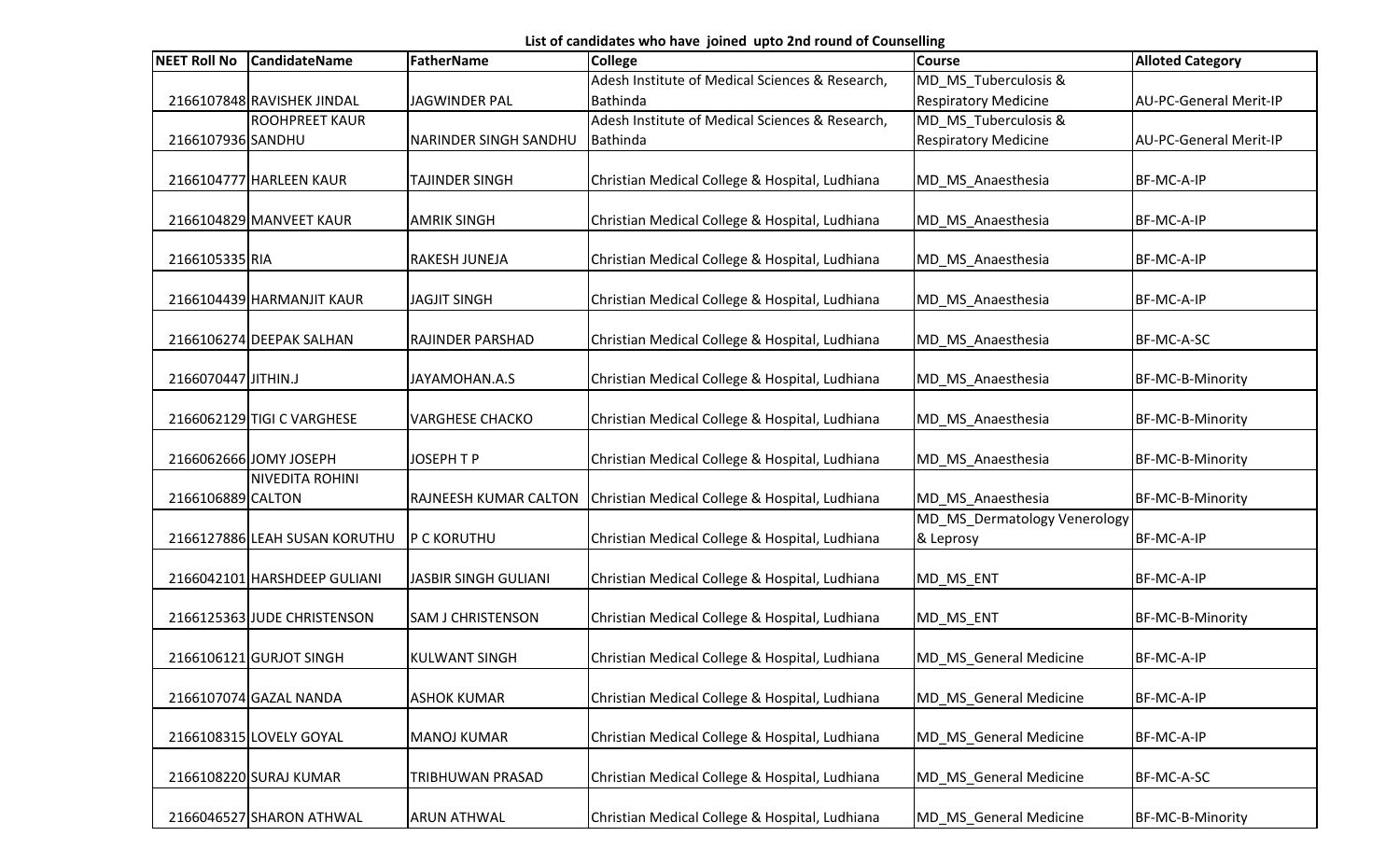List of candidates who have joined upto 2nd round of Counselling

| <b>NEET Roll No</b> | <b>CandidateName</b>                           | FatherName                                    | <b>College</b>                                                       | <b>Course</b>          | <b>Alloted Category</b> |
|---------------------|------------------------------------------------|-----------------------------------------------|----------------------------------------------------------------------|------------------------|-------------------------|
|                     | 2166070061 LILLY MAGNA WILLY N                 | N C WILLY                                     | Christian Medical College & Hospital, Ludhiana                       | MD_MS_General Medicine | BF-MC-B-Minority        |
|                     | 2166060891 KRIPA ANNA VARGHESE                 | <b>VARGHESE MATHEW</b>                        | Christian Medical College & Hospital, Ludhiana                       | MD_MS_General Medicine | BF-MC-B-Minority        |
|                     | 2166118994 NANDINI NARAYANA                    | J S NARAYANAN                                 | Christian Medical College & Hospital, Ludhiana                       | MD MS General Medicine | <b>BF-MC-C-NRI</b>      |
|                     | 2166107966 MEGHA CHAUDHARY                     | <b>PAWAN KUMAR</b>                            | Christian Medical College & Hospital, Ludhiana                       | MD_MS_General Surgery  | BF-MC-A-IP              |
| 2166105246 ISHAN    |                                                | PARMOD KUMAR JUNEJA                           | Christian Medical College & Hospital, Ludhiana                       | MD_MS_General Surgery  | BF-MC-A-IP              |
|                     | 2166043161 SUMIT KATHURIA                      | SATISH KATHURIA                               | Christian Medical College & Hospital, Ludhiana                       | MD_MS_General Surgery  | BF-MC-A-IP              |
|                     | 2166106080 GURPREET SINGH                      | <b>KARNAIL SINGH</b>                          | Christian Medical College & Hospital, Ludhiana                       | MD_MS_General Surgery  | BF-MC-A-SC              |
| 2166099410 PRAMANIK | <b>BINAY KUMAR</b>                             | SARBANANDA PRAMANIK                           | Christian Medical College & Hospital, Ludhiana                       | MD_MS_General Surgery  | BF-MC-B-Minority        |
|                     | 2166069496 JIVIN SIMON SHAJI                   | <b>SHAJI SIMON</b>                            | Christian Medical College & Hospital, Ludhiana                       | MD_MS_General Surgery  | BF-MC-B-Minority        |
|                     | 2166106977 AAKANKSHA DHUSSA                    | <b>SATPAUL DHUSSA</b>                         | Christian Medical College & Hospital, Ludhiana                       | MD_MS_Obst. & Gynae    | BF-MC-A-IP              |
|                     | 2166105895 SAKSHI SHARMA                       | <b>SANJEEV KUMAR SHARMA</b>                   | Christian Medical College & Hospital, Ludhiana                       | MD_MS_Obst. & Gynae    | BF-MC-A-IP              |
| 2166106013 NEETIKA  |                                                | TIRATH RAM BASRA                              | Christian Medical College & Hospital, Ludhiana                       | MD_MS_Obst. & Gynae    | BF-MC-A-SC              |
|                     | 2166106655 GURMAN KAUR PANNU                   | <b>JAGJIT SINGH PANNU</b>                     | Christian Medical College & Hospital, Ludhiana                       | MD_MS_Opthalmology     | BF-MC-A-IP              |
|                     | 2166061153 ALEXIS VARGHESE                     | <b>VARGHESE PUNATHALLOOR</b><br><b>THOMAS</b> | Christian Medical College & Hospital, Ludhiana                       | MD_MS_Opthalmology     | BF-MC-B-Minority        |
|                     | 2166062445 JOBIN CLEETUS                       | <b>CLEETUS K.P</b>                            | Christian Medical College & Hospital, Ludhiana                       | MD_MS_Opthalmology     | BF-MC-B-Minority        |
|                     | 2166104712 HAMANSHU BHARDWAJ SH. VISHWA MITTER |                                               | Christian Medical College & Hospital, Ludhiana                       | MD_MS_Orthopaedics     | BF-MC-A-IP              |
|                     | 2166105343 BINNY GARG                          | <b>RAKESH KUMAR GARG</b>                      | Christian Medical College & Hospital, Ludhiana                       | MD_MS_Orthopaedics     | BF-MC-A-IP              |
| 2166089219 SOLOMON  | LINGALA SANJEET                                |                                               | SOLOMON SIMON LINGALA Christian Medical College & Hospital, Ludhiana | MD_MS_Orthopaedics     | BF-MC-B-Minority        |
|                     | 2166104737 SONALI SHARMA                       | <b>SUDESH KUMAR SHARMA</b>                    | Christian Medical College & Hospital, Ludhiana                       | MD_MS_Paediatrics      | BF-MC-A-IP              |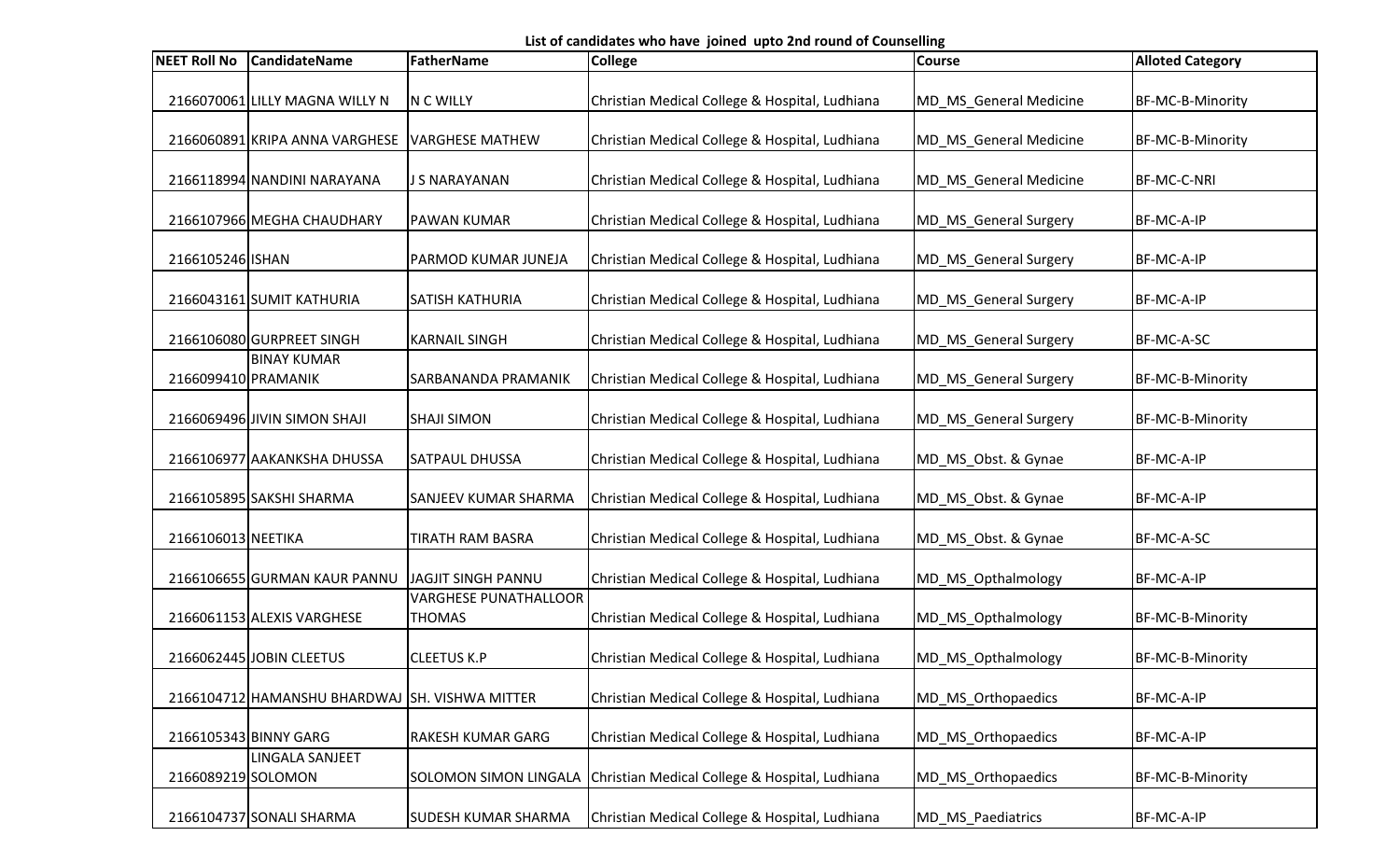List of candidates who have joined upto 2nd round of Counselling

| <b>NEET Roll No</b>   | <b>CandidateName</b>        | <b>FatherName</b>                                     | <b>College</b>                                                        | <b>Course</b>                         | <b>Alloted Category</b> |
|-----------------------|-----------------------------|-------------------------------------------------------|-----------------------------------------------------------------------|---------------------------------------|-------------------------|
|                       | 2166107765 POOJA GUPTA      | <b>DILIP KUMAR GUPTA</b>                              | Christian Medical College & Hospital, Ludhiana                        | MD_MS_Paediatrics                     | BF-MC-A-IP              |
|                       | 2166106657 JASMEEN KAUR     | <b>JAGMAIL SINGH</b>                                  | Christian Medical College & Hospital, Ludhiana                        | MD_MS_Paediatrics                     | BF-MC-A-IP              |
|                       | 2166106785 SUROHI NANDA     | <b>NAVEEN NANDA</b>                                   | Christian Medical College & Hospital, Ludhiana                        | MD MS Paediatrics                     | BF-MC-A-IP              |
|                       | 2166105504 NAVPREET MEHRA   | <b>SURINDER PAL MEHRA</b>                             | Christian Medical College & Hospital, Ludhiana                        | MD_MS_Paediatrics                     | BF-MC-A-SC              |
|                       | 2166099019 BENINSUJALINI B  | <b>BABU A</b>                                         | Christian Medical College & Hospital, Ludhiana                        | MD_MS_Paediatrics                     | BF-MC-B-Minority        |
|                       | 2166069935 ROSHINI. M. ANIL | ANIL. M. T                                            | Christian Medical College & Hospital, Ludhiana                        | MD_MS_Paediatrics                     | BF-MC-B-Minority        |
| 2166105501 RIA SINGLA |                             | <b>SURINDER PAL</b>                                   | Christian Medical College & Hospital, Ludhiana                        | MD_MS_Pathology                       | BF-MC-A-IP              |
|                       | 2166108348 KASHISH AGGARWAL | <b>RAKESH AGGARWAL</b>                                | Christian Medical College & Hospital, Ludhiana                        | MD_MS_Pathology                       | BF-MC-A-IP              |
|                       | 2166106539 AARZU CHOPRA     | <b>DEEPAK CHOPRA</b>                                  | Christian Medical College & Hospital, Ludhiana                        | MD_MS_Pathology                       | BF-MC-A-IP              |
|                       | 2166062683 MINTU ANN JOY    | <b>JOY PAUL</b>                                       | Christian Medical College & Hospital, Ludhiana                        | MD_MS_Pathology                       | BF-MC-B-Minority        |
|                       |                             | 2166107022 JASMANDEEP KAUR GILL SUKHWINDER SINGH GILL | Christian Medical College & Hospital, Ludhiana                        | MD_MS_Preventive & Social<br>Medicine | BF-MC-A-ALL_OPEN_MERIT  |
|                       | 2166162611 SUKHJINDER KAUR  | <b>SARWAN SINGH</b>                                   | Christian Medical College & Hospital, Ludhiana                        | MD_MS_Preventive & Social<br>Medicine | BF-MC-A-SC              |
|                       | 2166152542 VIVEK SHAW       | SAMUEL MUKESH SHAW                                    | Christian Medical College & Hospital, Ludhiana                        | MD_MS_Preventive & Social<br>Medicine | BF-MC-B-Minority        |
|                       | 2166107643 ANANT JOT SINGH  | <b>AJIT PAL SINGH</b>                                 | Christian Medical College & Hospital, Ludhiana                        | MD_MS_Radio-diagnosis                 | BF-MC-A-IP              |
| 2166029458 RAJ PRATIK |                             | <b>RAJESH KUMAR KASHYAP</b>                           | Christian Medical College & Hospital, Ludhiana                        | MD_MS_Radio-diagnosis                 | BF-MC-A-IP              |
|                       | 2166105963 RAJ KAMAL SINGH  | <b>SUKHCHAIN SINGH</b>                                | Christian Medical College & Hospital, Ludhiana                        | MD_MS_Radio-diagnosis                 | BF-MC-A-SC              |
| 2166152329 JOSEPH     | <b>VINEET ALEXANDER</b>     | <b>MANOJ SIMON JOSEPH</b>                             | Christian Medical College & Hospital, Ludhiana                        | MD_MS_Radio-diagnosis                 | BF-MC-B-Minority        |
|                       | 2166062589 JESNA JACOB      | JACOB K.T                                             | Christian Medical College & Hospital, Ludhiana                        | MD_MS_Radio-diagnosis                 | BF-MC-B-Minority        |
|                       | 2166106058 SEERAT SANGHA    |                                                       | JASWINDER SINGH SANGHA Christian Medical College & Hospital, Ludhiana | MD_MS_Radio-diagnosis                 | BF-MC-C-NRI             |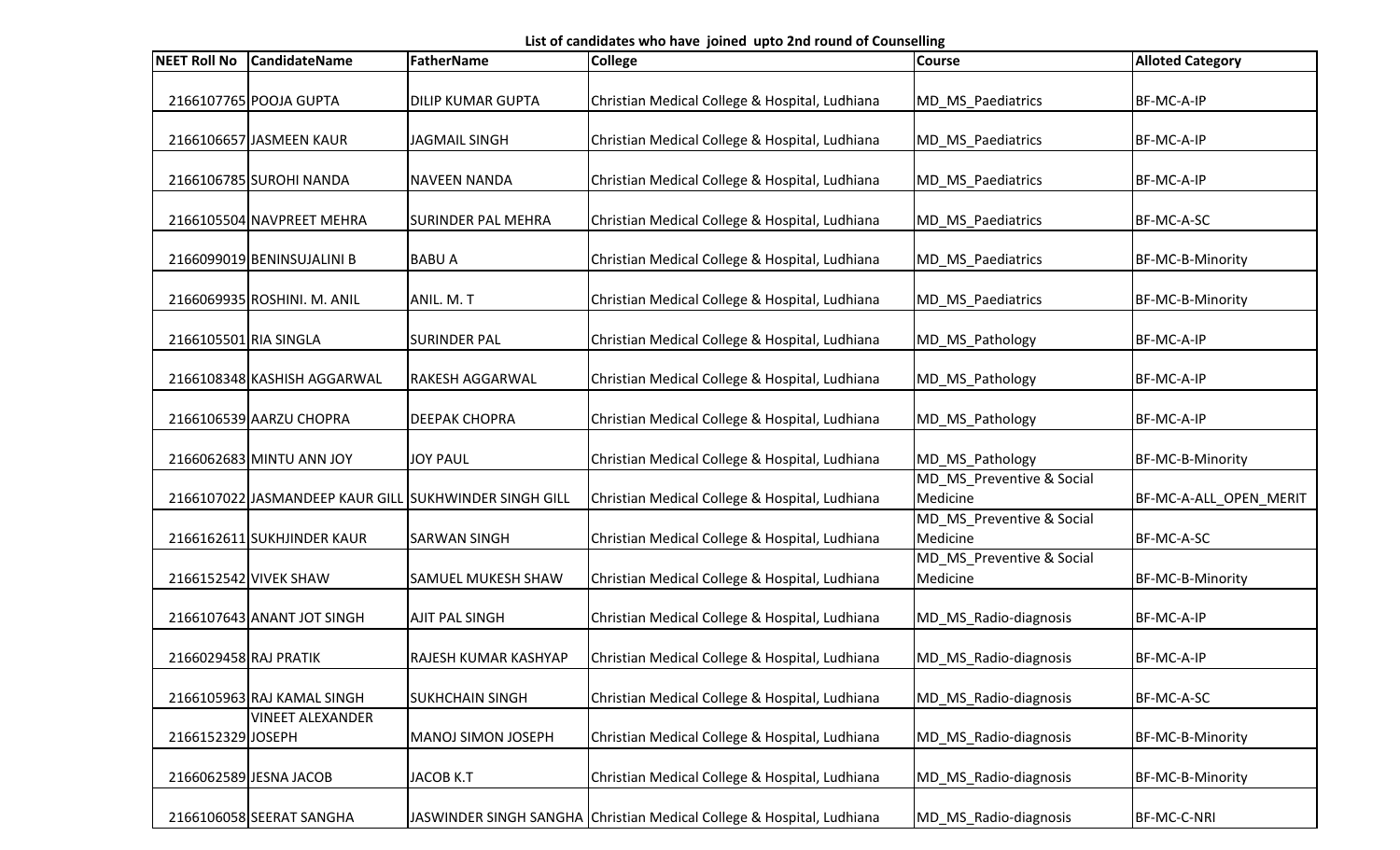List of candidates who have joined upto 2nd round of Counselling

| <b>NEET Roll No</b> | <b>CandidateName</b>                                | FatherName                 | <b>College</b>                                 | <b>Course</b>                | <b>Alloted Category</b>                     |
|---------------------|-----------------------------------------------------|----------------------------|------------------------------------------------|------------------------------|---------------------------------------------|
|                     |                                                     |                            |                                                |                              |                                             |
|                     | 2166107945 DAYAPREET KAUR                           | <b>NIRMAL SINGH</b>        | Christian Medical College & Hospital, Ludhiana | MD_MS_Radiotherapy           | BF-MC-A-SC                                  |
|                     |                                                     | <b>JOSE P KUNNATH</b>      |                                                |                              |                                             |
|                     | 2166067426 ELIZABETH JOSE                           |                            | Christian Medical College & Hospital, Ludhiana | MD_MS_Radiotherapy           | BF-MC-B-Minority<br>BF-PC-Government Quota- |
|                     | 2166106075 SANJAMJOT SINGH SURI KAMALJIT SINGH SURI |                            | Dayanand Medical College, Ludhiana             | MD_MS_Anaesthesia            | <b>BC</b>                                   |
|                     |                                                     |                            |                                                |                              |                                             |
|                     | 2166105244 STAFFY GARG                              | PARMOD KUMAR GARG          | Dayanand Medical College, Ludhiana             | MD_MS_Anaesthesia            | BF-PC-Government Quota-IP                   |
|                     |                                                     |                            |                                                |                              |                                             |
|                     | 2166105547 DIVYA WADHWA                             | <b>VIJAY WADHWA</b>        | Dayanand Medical College, Ludhiana             | MD_MS_Anaesthesia            | BF-PC-Government Quota-IP                   |
|                     |                                                     |                            |                                                |                              |                                             |
|                     | 2166104661 BHAWYA CHUGH                             | <b>RAMESH CHUGH</b>        | Dayanand Medical College, Ludhiana             | MD MS Anaesthesia            | BF-PC-Government Quota-IP                   |
|                     | 2166107362 SHUBHAM LONGIA                           | RAMPAL LONGIA              | Dayanand Medical College, Ludhiana             | MD_MS_Anaesthesia            | BF-PC-Government Quota-IP                   |
|                     |                                                     |                            |                                                |                              | BF-PC-Government Quota-                     |
|                     | 2166105672 SARVESH KUMAR                            | <b>BALKISH RAJ</b>         | Dayanand Medical College, Ludhiana             | MD_MS_Anaesthesia            | SC                                          |
|                     |                                                     |                            |                                                |                              | BF-PC-Government Quota-                     |
|                     | 2166106287 JASKARAN SINGH                           | <b>SAJJAN SINGH</b>        | Dayanand Medical College, Ludhiana             | MD_MS_Anaesthesia            | <b>SC</b>                                   |
|                     |                                                     |                            |                                                |                              | BF-PC-Management Quota-                     |
|                     | 2166105869 TANUSHA SAINI                            | <b>RASHPAL SINGH</b>       | Dayanand Medical College, Ludhiana             | MD_MS_Anaesthesia            | <b>BC</b>                                   |
|                     |                                                     |                            |                                                |                              | BF-PC-Management Quota-                     |
|                     | 2166105338 PARTH ARORA                              | <b>RAKESH KUMAR</b>        | Dayanand Medical College, Ludhiana             | MD_MS_Anaesthesia            | Open                                        |
|                     |                                                     |                            |                                                |                              | BF-PC-Management Quota-                     |
|                     | 2166106044 SAMEERA KOHLI                            | <b>VIPAN CHANDER KOHLI</b> | Dayanand Medical College, Ludhiana             | MD_MS_Anaesthesia            | Open                                        |
|                     |                                                     |                            |                                                |                              | BF-PC-Management Quota-                     |
|                     | 2166104694 PURNIMA BHANOT                           | <b>SANJEEV BHANOT</b>      | Dayanand Medical College, Ludhiana             | MD_MS_Anaesthesia            | Open                                        |
|                     |                                                     |                            |                                                |                              | BF-PC-Management Quota-                     |
| 2166104794 GUNJAN   |                                                     | <b>VIJAY KUMAR</b>         | Dayanand Medical College, Ludhiana             | MD_MS_Anaesthesia            | Open                                        |
|                     |                                                     |                            |                                                |                              | BF-PC-Management Quota-                     |
|                     | 2166106706 AMANDEEP PARMAR                          | <b>KEWAL SINGH PARMAR</b>  | Dayanand Medical College, Ludhiana             | MD_MS_Anaesthesia            | SC                                          |
|                     |                                                     |                            |                                                |                              | BF-PC-Management Quota-                     |
|                     | 2166106318 JASPAL KAUR                              | TARLOCHAN SINGH            | Dayanand Medical College, Ludhiana             | MD_MS_Anaesthesia            | SC                                          |
|                     |                                                     |                            |                                                | MD_MS_Dermatology Venerology |                                             |
|                     | 2166104583 DIVJOT KAUR ARORA                        | PARAMJIT SINGH ARORA       | Dayanand Medical College, Ludhiana             | & Leprosy                    | BF-PC-Government Quota-IP                   |
|                     |                                                     |                            |                                                | MD_MS_Dermatology Venerology | BF-PC-Management Quota-                     |
| 2166105800 STEPHEN  |                                                     | <b>HARMESH LAL</b>         | Dayanand Medical College, Ludhiana             | & Leprosy                    | <b>SC</b>                                   |
|                     |                                                     |                            |                                                |                              |                                             |
|                     | 2166105770 LOVLEEN SANDHU                           | <b>GURDEV SINGH SANDHU</b> | Dayanand Medical College, Ludhiana             | MD_MS_ENT                    | BF-PC-Government Quota-IP                   |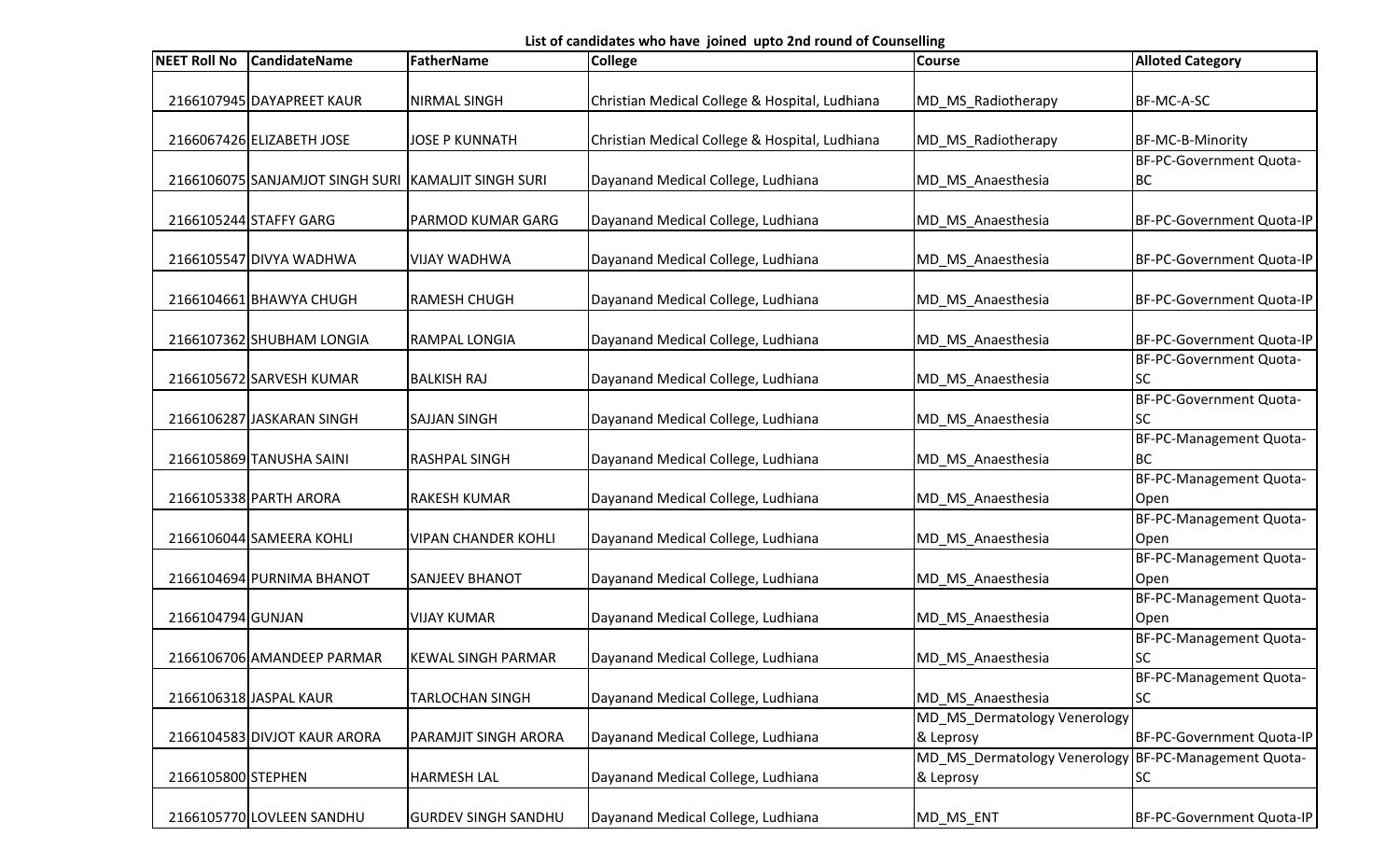List of candidates who have joined upto 2nd round of Counselling

| <b>NEET Roll No</b>   | <b>CandidateName</b>                                 | FatherName                  | <b>College</b>                                              | <b>Course</b>          | <b>Alloted Category</b>   |
|-----------------------|------------------------------------------------------|-----------------------------|-------------------------------------------------------------|------------------------|---------------------------|
|                       |                                                      |                             |                                                             |                        | BF-PC-Government Quota-   |
|                       | 2166107434 YUVIKA SAINI                              | <b>SURESH SAINI</b>         | Dayanand Medical College, Ludhiana                          | MD_MS_General Medicine | <b>BC</b>                 |
|                       | <b>HARMANJOT KAUR</b>                                |                             |                                                             |                        |                           |
| 2166106995 WALIA      |                                                      | <b>SOHAN SINGH WALIA</b>    | Dayanand Medical College, Ludhiana                          | MD_MS_General Medicine | BF-PC-Government Quota-IP |
|                       |                                                      |                             |                                                             |                        |                           |
|                       | 2166106666 ARSHDEEP KAUR                             |                             | JASMINDER SINGH GROVER   Dayanand Medical College, Ludhiana | MD_MS_General Medicine | BF-PC-Government Quota-IP |
|                       |                                                      |                             |                                                             |                        |                           |
|                       | 2166106708 PRIKSHIT GOEL                             | <b>KRISHAN GOEL</b>         | Dayanand Medical College, Ludhiana                          | MD_MS_General Medicine | BF-PC-Government Quota-IP |
|                       |                                                      |                             |                                                             |                        |                           |
|                       | 2166105248 KHIATI GOYAL                              | PARVEEN GOYAL               | Dayanand Medical College, Ludhiana                          | MD_MS_General Medicine | BF-PC-Government Quota-IP |
|                       |                                                      |                             |                                                             |                        | BF-PC-Government Quota-   |
|                       | 2166107495 NIRMAL SINGH                              | <b>BALKAR SINGH</b>         | Dayanand Medical College, Ludhiana                          | MD_MS_General Medicine | <b>SC</b>                 |
|                       | <b>BIKRAM PAL SINGH</b>                              |                             |                                                             |                        | BF-PC-Management Quota-   |
| 2166107183 LONGIA     |                                                      | <b>JARNAIL SINGH LONGIA</b> | Dayanand Medical College, Ludhiana                          | MD_MS_General Medicine | <b>BC</b>                 |
|                       |                                                      |                             |                                                             |                        | BF-PC-Management Quota-   |
|                       | 2166105957 HARMAN SINGH                              | <b>SUCHA SINGH</b>          | Dayanand Medical College, Ludhiana                          | MD_MS_General Medicine | <b>NRI</b>                |
|                       |                                                      |                             |                                                             |                        | BF-PC-Management Quota-   |
| 2166106925 ROHIT GHAI |                                                      | <b>RAVI GHAI</b>            | Dayanand Medical College, Ludhiana                          | MD_MS_General Medicine | <b>NRI</b>                |
|                       |                                                      |                             |                                                             |                        | BF-PC-Management Quota-   |
|                       | 2166106380 ABHINAV GUPTA                             | <b>AJAY GUPTA</b>           | Dayanand Medical College, Ludhiana                          | MD_MS_General Medicine | Open                      |
|                       |                                                      |                             |                                                             |                        | BF-PC-Management Quota-   |
|                       | 2166106622 GURPREET SINGH                            | <b>HARJIT SINGH</b>         | Dayanand Medical College, Ludhiana                          | MD_MS_General Medicine | <b>SC</b>                 |
|                       |                                                      |                             |                                                             |                        | BF-PC-Management Quota-   |
|                       | 2166107059 GURINDERJIT SINGH                         | <b>AMRIK SINGH</b>          | Dayanand Medical College, Ludhiana                          | MD_MS_General Medicine | SC                        |
|                       |                                                      |                             |                                                             |                        |                           |
|                       | 2166104801 KUSHAL AGGARWAL                           | VINOD KUMAR AGGARWAL        | Dayanand Medical College, Ludhiana                          | MD_MS_General Surgery  | BF-PC-Government Quota-IP |
|                       |                                                      |                             |                                                             |                        |                           |
|                       | 2166106870 ANMOL KHOSLA                              | <b>RAJESH KHOSLA</b>        | Dayanand Medical College, Ludhiana                          | MD_MS_General Surgery  | BF-PC-Government Quota-IP |
|                       | <b>RAVNEET SINGH</b>                                 |                             |                                                             |                        |                           |
|                       | 2166105785 RANDHAWA                                  |                             | GURPAL SINGH RANDHAWA Dayanand Medical College, Ludhiana    | MD MS General Surgery  | BF-PC-Government Quota-IP |
|                       |                                                      |                             |                                                             |                        | BF-PC-Government Quota-   |
| 2166105960 UPKAR      |                                                      | <b>SUDESH KUMAR</b>         | Dayanand Medical College, Ludhiana                          | MD_MS_General Surgery  | <b>SC</b>                 |
|                       |                                                      |                             |                                                             |                        | BF-PC-Management Quota-   |
| 2166105152 SUCHITA    |                                                      | <b>MADAN MOHAN</b>          | Dayanand Medical College, Ludhiana                          | MD_MS_General Surgery  | <b>BC</b>                 |
|                       |                                                      |                             |                                                             |                        | BF-PC-Management Quota-   |
|                       | 2166106257 ROHAN SHARMA                              | RAJEEV SHARMA               | Dayanand Medical College, Ludhiana                          | MD_MS_General Surgery  | Open                      |
|                       |                                                      |                             |                                                             |                        | BF-PC-Management Quota-   |
|                       | 2166107825 ARSHDEEP SINGH REKHI   HARNAM SINGH REKHI |                             | Dayanand Medical College, Ludhiana                          | MD_MS_General Surgery  | <b>SC</b>                 |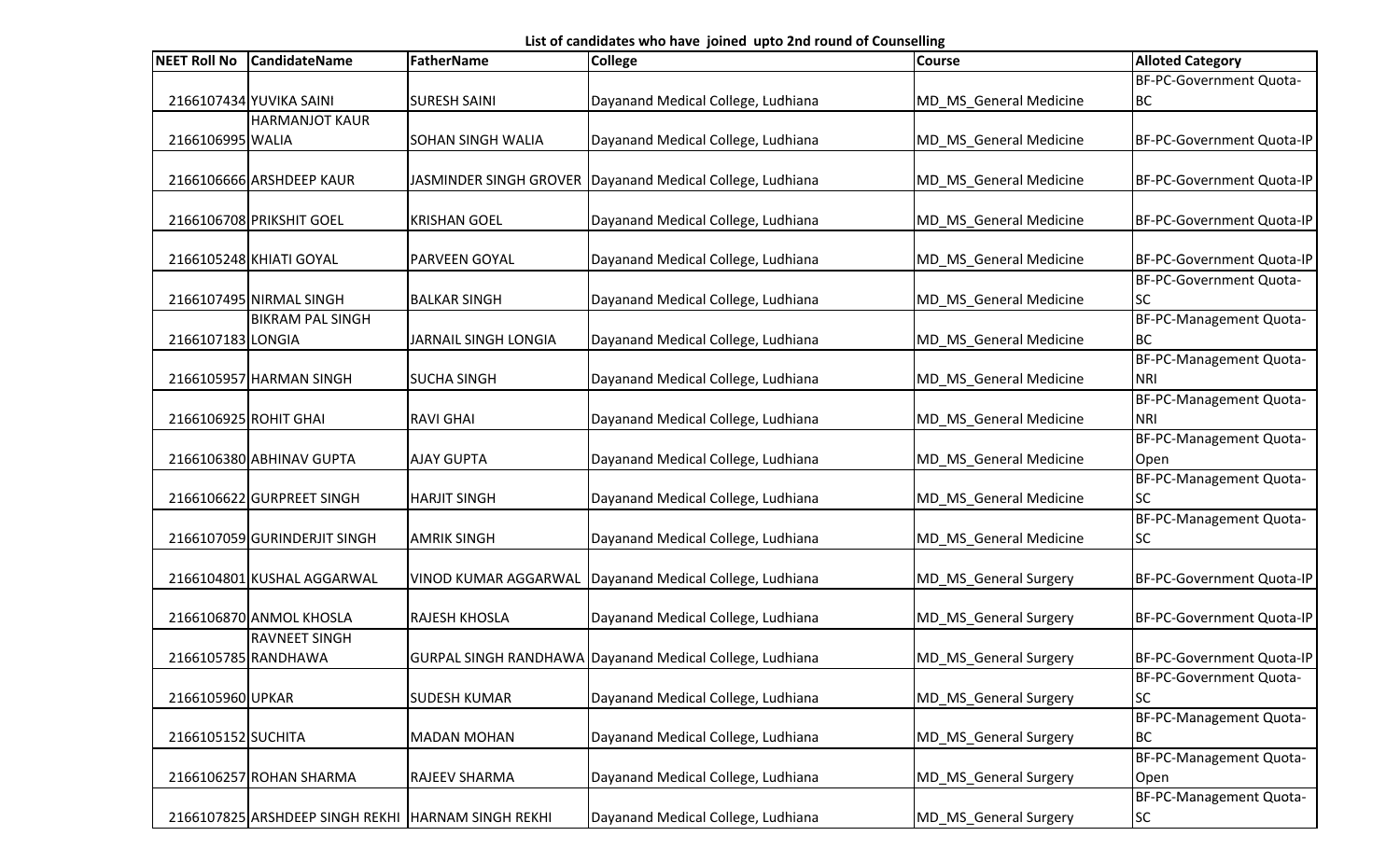List of candidates who have joined upto 2nd round of Counselling

| <b>NEET Roll No</b>   | <b>CandidateName</b>          | FatherName                | <b>College</b>                     | <b>Course</b>              | <b>Alloted Category</b>   |
|-----------------------|-------------------------------|---------------------------|------------------------------------|----------------------------|---------------------------|
|                       |                               |                           |                                    | MD_MS_Immuno Haematology & |                           |
|                       | 2166104382 SHALINDERJEET KAUR | <b>GULZAR SINGH</b>       | Dayanand Medical College, Ludhiana | <b>Blood Transfusion</b>   | BF-PC-Government Quota-IP |
|                       |                               |                           |                                    |                            |                           |
|                       | 2166105773 AMARPREET KAUR     | <b>GURDIP SINGH</b>       | Dayanand Medical College, Ludhiana | MD_MS_Microbiology         | BF-PC-Government Quota-IP |
|                       |                               |                           |                                    |                            | BF-PC-Government Quota-   |
| 2166046182 SABRI      |                               | <b>HEMRAJ</b>             | Dayanand Medical College, Ludhiana | MD_MS_Microbiology         | <b>SC</b>                 |
|                       |                               |                           |                                    |                            | BF-PC-Management Quota-   |
|                       | 2166106589 SEJSHI LATVOSHI    | <b>GURMEET SINGH</b>      | Dayanand Medical College, Ludhiana | MD_MS_Microbiology         | Open                      |
|                       |                               |                           |                                    |                            |                           |
|                       | 2166106382 JANVI SINGLA       | <b>AJAY KUMAR SINGLA</b>  | Dayanand Medical College, Ludhiana | MD_MS_Obst. & Gynae        | BF-PC-Government Quota-IP |
|                       |                               |                           |                                    |                            |                           |
| 2166108059 ROMI       |                               | <b>RAVINDER JINDAL</b>    | Dayanand Medical College, Ludhiana | MD_MS_Obst. & Gynae        | BF-PC-Government Quota-IP |
|                       |                               |                           |                                    |                            | BF-PC-Management Quota-   |
|                       | 2166106585 BALJINDER KAUR     | <b>GURMAIL SINGH</b>      | Dayanand Medical College, Ludhiana | MD_MS_Obst. & Gynae        | <b>SC</b>                 |
|                       |                               |                           |                                    |                            |                           |
|                       | 2166108316 YESHA GUPTA        | <b>IMANOJ KUMAR GARG</b>  | Dayanand Medical College, Ludhiana | MD_MS_Opthalmology         | BF-PC-Government Quota-IP |
|                       | <b>HARSHAAN SINGH</b>         |                           |                                    |                            |                           |
| 2166106525 POONI      |                               | <b>DALIIT SINGH POONI</b> | Dayanand Medical College, Ludhiana | MD_MS_Orthopaedics         | BF-PC-Government Quota-IP |
|                       |                               |                           |                                    |                            | BF-PC-Government Quota-   |
|                       | 2166105045 VIKRAMJEET SINGH   | <b>INDER SINGH</b>        | Dayanand Medical College, Ludhiana | MD_MS_Orthopaedics         | lsc                       |
|                       |                               |                           |                                    |                            | BF-PC-Management Quota-   |
|                       | 2166019297 SHIKHAR BINDAL     | <b>SANDEEP BINDAL</b>     | Dayanand Medical College, Ludhiana | MD_MS_Orthopaedics         | <b>NRI</b>                |
|                       |                               |                           |                                    |                            | BF-PC-Management Quota-   |
|                       | 2166032030 TANMAY ARORA       | <b>RAVI KANT ARORA</b>    | Dayanand Medical College, Ludhiana | MD_MS_Orthopaedics         | Open                      |
|                       |                               |                           |                                    |                            | BF-PC-Management Quota-   |
|                       | 2166035522 MANVIR SINGH       | <b>PRITHVI SINGH</b>      | Dayanand Medical College, Ludhiana | MD_MS_Orthopaedics         | <b>SC</b>                 |
|                       |                               |                           |                                    |                            |                           |
| 2166107043 SAVI SETIA |                               | <b>SURESH KUMAR SETIA</b> | Dayanand Medical College, Ludhiana | MD_MS_Paediatrics          | BF-PC-Government Quota-IP |
|                       |                               |                           |                                    |                            |                           |
| 2166024620 KIRTI PURI |                               | <b>SANJIV PURI</b>        | Dayanand Medical College, Ludhiana | MD MS Paediatrics          | BF-PC-Government Quota-IP |
|                       |                               |                           |                                    |                            | BF-PC-Government Quota-   |
|                       | 2166106171 VERONICA BANAL     | NARESH KUMAR BANAL        | Dayanand Medical College, Ludhiana | MD MS Paediatrics          | <b>SC</b>                 |
|                       |                               |                           |                                    |                            | BF-PC-Management Quota-   |
|                       | 2166107864 AMANDEEP KAUR      | <b>JOGINDER SINGH</b>     | Dayanand Medical College, Ludhiana | MD_MS_Paediatrics          | <b>BC</b>                 |
|                       |                               |                           |                                    |                            | BF-PC-Management Quota-   |
|                       | 2166107388 ASMITA AGGARWAL    | <b>SANJEEV K AGGARWAL</b> |                                    |                            |                           |
|                       |                               |                           | Dayanand Medical College, Ludhiana | MD_MS_Paediatrics          | Open                      |
|                       |                               |                           |                                    |                            | BF-PC-Management Quota-   |
|                       | 2166106088 MAYANK KHULLAR     | <b>KHEMDEEP KHULLAR</b>   | Dayanand Medical College, Ludhiana | MD_MS_Paediatrics          | Open                      |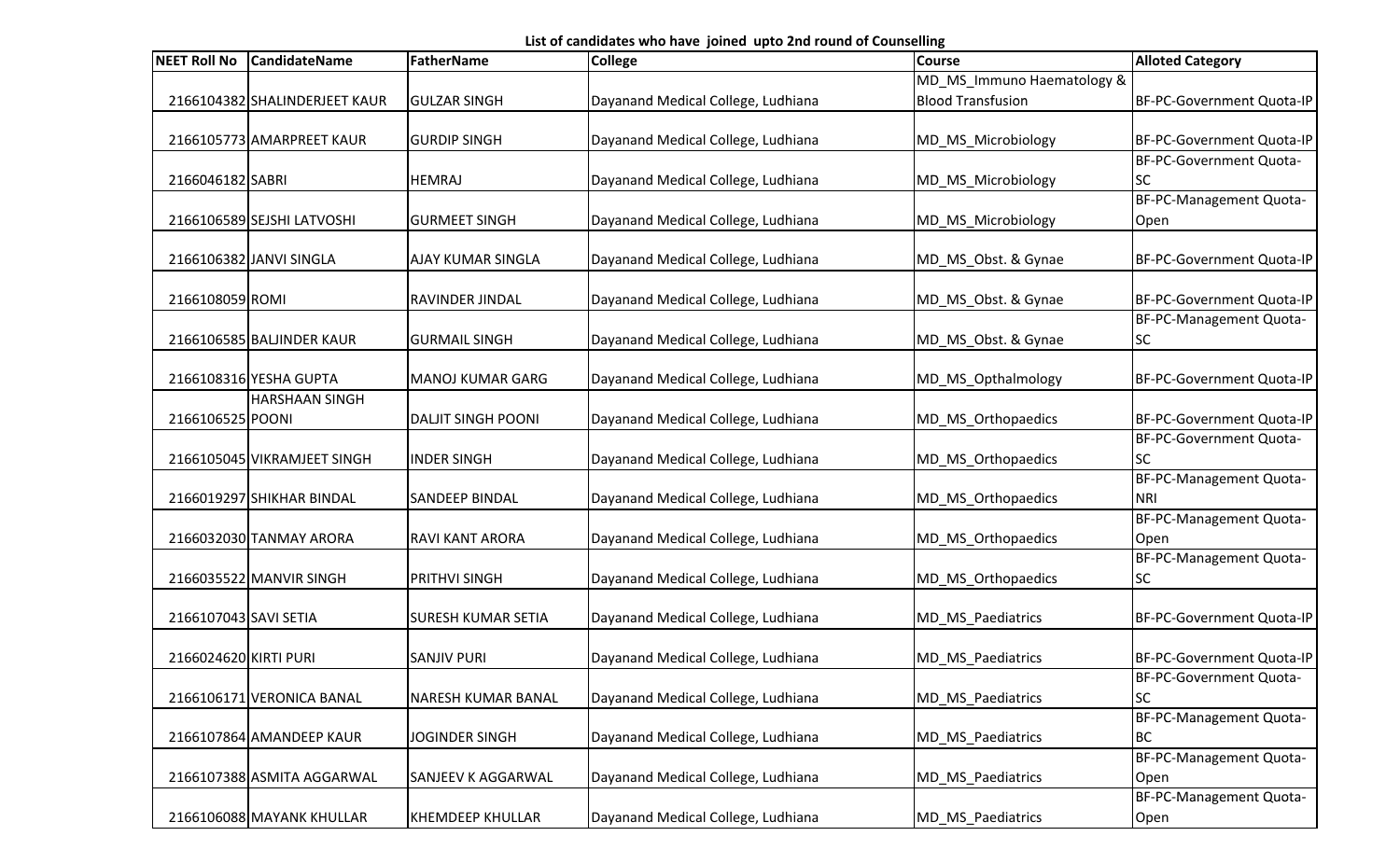List of candidates who have joined upto 2nd round of Counselling

| <b>NEET Roll No</b>   | <b>CandidateName</b>          | <b>FatherName</b>           | <b>College</b>                                            | <b>Course</b>             | <b>Alloted Category</b>   |
|-----------------------|-------------------------------|-----------------------------|-----------------------------------------------------------|---------------------------|---------------------------|
|                       |                               |                             |                                                           |                           | BF-PC-Management Quota-   |
|                       | 2166105603 LOVEPREET SINGH    | <b>AMRIK SINGH</b>          | Dayanand Medical College, Ludhiana                        | MD_MS_Paediatrics         | <b>SC</b>                 |
|                       |                               |                             |                                                           |                           |                           |
| 2166105515 PURNIMA    |                               | <b>SUSHIL KUMAR</b>         | Dayanand Medical College, Ludhiana                        | MD_MS_Pathology           | BF-PC-Government Quota-IP |
|                       |                               |                             |                                                           |                           |                           |
|                       | 2166104468 PRIYANKA SETH      | <b>JYOTI SETH</b>           | Dayanand Medical College, Ludhiana                        | MD_MS_Pathology           | BF-PC-Government Quota-IP |
|                       |                               |                             |                                                           |                           | BF-PC-Government Quota-   |
|                       | 2166106740 SUPREET KAUR       | <b>MANGAL SINGH</b>         | Dayanand Medical College, Ludhiana                        | MD_MS_Pathology           | <b>SC</b>                 |
|                       |                               |                             |                                                           |                           | BF-PC-Management Quota-   |
|                       | 2166107007 PRAGYA SHARMA      | <b>SUDHIR SHARMA</b>        | Dayanand Medical College, Ludhiana                        | MD_MS_Pathology           | Open                      |
|                       |                               |                             |                                                           |                           | BF-PC-Management Quota-   |
|                       | 2166104926 GUNDEEP KAUR       | <b>BHUPINDER SINGH</b>      | Dayanand Medical College, Ludhiana                        | MD_MS_Pathology           | <b>SC</b>                 |
|                       |                               |                             |                                                           | MD_MS_Preventive & Social | BF-PC-Management Quota-   |
|                       | 2166106914 SARLEEN KAUR ARORA | <b>RAMINDER SINGH ARORA</b> | Dayanand Medical College, Ludhiana                        | Medicine                  | Open                      |
|                       | <b>SANDEEP KAUR</b>           | RAJ BAHADUR SINGH           |                                                           |                           |                           |
| 2166106852 DHILLON    |                               | <b>DHILLON</b>              | Dayanand Medical College, Ludhiana                        | MD_MS_Psychiatry          | BF-PC-Government Quota-IP |
|                       |                               |                             |                                                           |                           | BF-PC-Government Quota-   |
|                       | 2166104502 ALISHA ALUNA       | <b>KULWINDER JIT SINGH</b>  | Dayanand Medical College, Ludhiana                        | MD_MS_Psychiatry          | SC                        |
|                       | NITIN BALDEEP SINGH           |                             |                                                           |                           | BF-PC-Management Quota-   |
| 2166106113 DUGGAL     |                               | <b>KULDIP SINGH DUGGAL</b>  | Dayanand Medical College, Ludhiana                        | MD_MS_Psychiatry          | SC                        |
|                       |                               |                             |                                                           |                           |                           |
|                       | 2166104532 DIDAR SINGH        | <b>MANMOHANJIT SINGH</b>    | Dayanand Medical College, Ludhiana                        | MD_MS_Radio-diagnosis     | BF-PC-Government Quota-IP |
|                       |                               |                             |                                                           |                           |                           |
|                       | 2166106826 SANCHI BAGHLA      | <b>PAWAN BAGHLA</b>         | Dayanand Medical College, Ludhiana                        | MD_MS_Radio-diagnosis     | BF-PC-Government Quota-IP |
|                       |                               |                             |                                                           |                           | BF-PC-Government Quota-   |
|                       | 2166107018 LOVEPREET SINGH    | <b>SUKHMINDER SINGH</b>     | Dayanand Medical College, Ludhiana                        | MD_MS_Radio-diagnosis     | SC                        |
|                       | <b>AMANPREET KAUR</b>         |                             |                                                           |                           | BF-PC-Management Quota-   |
| 2166106699 SEKHON     |                               |                             | KARMINDER SINGH SEKHON Dayanand Medical College, Ludhiana | MD_MS_Radio-diagnosis     | <b>NRI</b>                |
|                       |                               |                             |                                                           |                           | BF-PC-Management Quota-   |
|                       | 2166046219 KANAV GUPTA        | <b>JITENDER GUPTA</b>       | Dayanand Medical College, Ludhiana                        | MD_MS_Radio-diagnosis     | Open                      |
|                       |                               |                             |                                                           |                           | BF-PC-Management Quota-   |
|                       | 2166105688 ANANYA SINGH       | <b>BHARAT BHUSHAN</b>       | Dayanand Medical College, Ludhiana                        | MD_MS_Radio-diagnosis     | SC                        |
|                       |                               |                             |                                                           |                           | BF-PC-Management Quota-   |
| 2166044620 RUCHI JAIN |                               | SATYA PRAKASH JAIN          | Dayanand Medical College, Ludhiana                        | Ultrasonography-Batch1    | Open                      |
|                       |                               |                             |                                                           |                           |                           |
|                       | 2166104609 AARZOO KAMBOJ      | RADHA KRISHAN               | Government Medical College, Amritsar                      | MD_MS_Anaesthesia         | BF-GC-State Quota-BC      |
|                       |                               |                             |                                                           |                           |                           |
|                       | 2166107806 KOMALPREET KAUR    | <b>HAKAM SINGH</b>          | Government Medical College, Amritsar                      | MD_MS_Anaesthesia         | BF-GC-State Quota-IP      |
|                       |                               |                             |                                                           |                           |                           |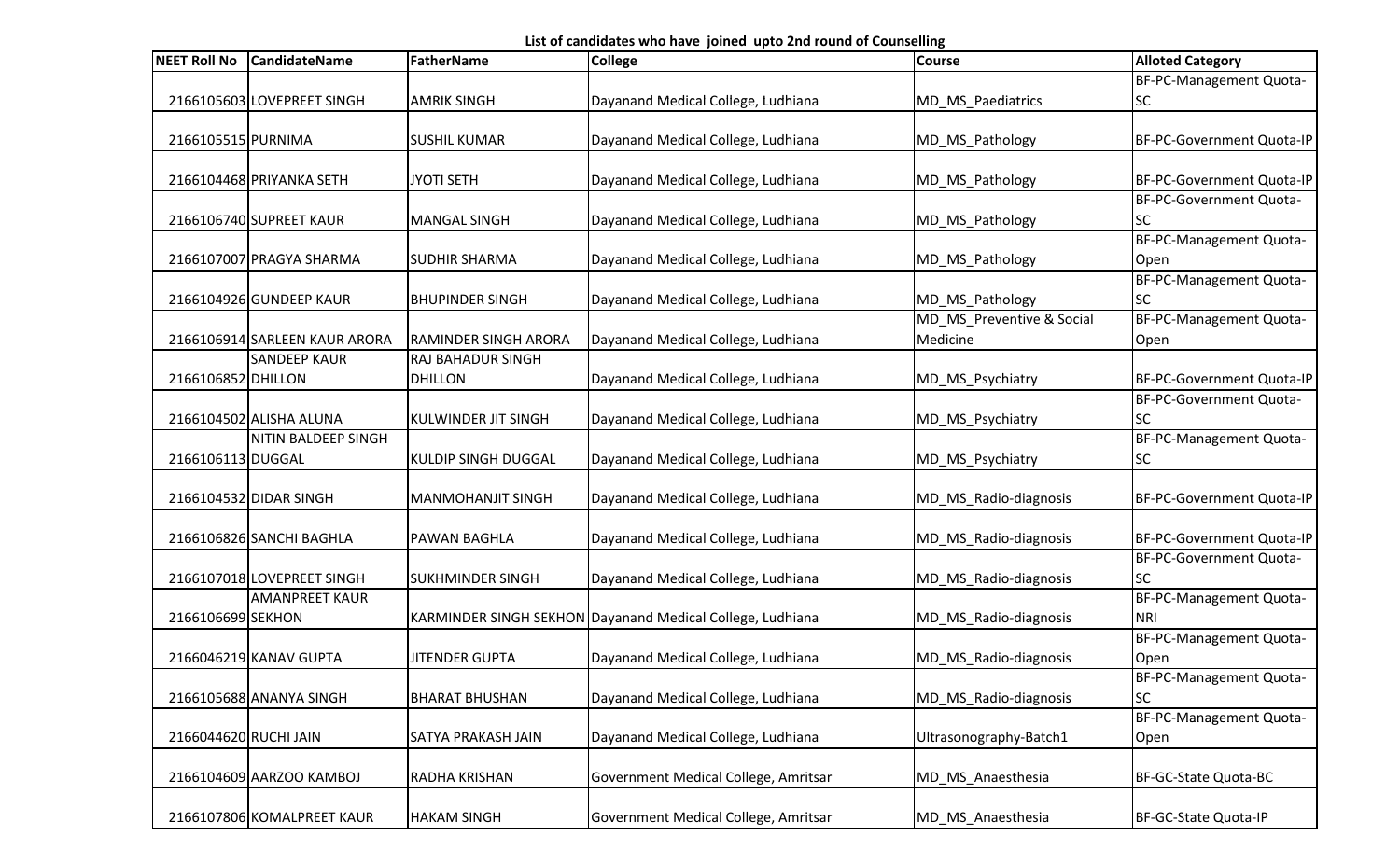List of candidates who have joined upto 2nd round of Counselling

| <b>NEET Roll No</b> | <b>CandidateName</b>          | <b>FatherName</b>          | <b>College</b>                       | <b>Course</b>                             | <b>Alloted Category</b> |
|---------------------|-------------------------------|----------------------------|--------------------------------------|-------------------------------------------|-------------------------|
|                     | 2166105158 ALISHA GUPTA       | <b>MANAK LAL GARG</b>      | Government Medical College, Amritsar | MD_MS_Anaesthesia                         | BF-GC-State Quota-IP    |
|                     | 2166106857 VIVEK SABHARWAL    | RAJ KUMAR SABHARWAL        | Government Medical College, Amritsar | MD_MS_Anaesthesia                         | BF-GC-State Quota-SC    |
|                     | 2166104665 SIMRANJIT SINGH    | <b>RANDHIR SINGH</b>       | Government Medical College, Amritsar | MD_MS_Dermatology Venerology<br>& Leprosy | BF-GC-State Quota-IP    |
|                     | 2166104465 AMRIT PAL SINGH    | <b>JODH KUMAR</b>          | Government Medical College, Amritsar | MD MS Dermatology Venerology<br>& Leprosy | BF-GC-State Quota-SC    |
|                     | 2166105637 SHEFALI SHARMA     | <b>ASHWANI KUMAR</b>       | Government Medical College, Amritsar | MD_MS_ENT                                 | BF-GC-State Quota-IP    |
| 2166106814 SARAN    | <b>SIMERPREET KAUR</b>        | PARMINDER SINGH SARAN      | Government Medical College, Amritsar | MD_MS_ENT                                 | BF-GC-State Quota-IP    |
|                     | 2166106466 NISHI BAGLA        | <b>BALVINDER KUMAR</b>     | Government Medical College, Amritsar | MD_MS_ENT                                 | BF-GC-State Quota-SC    |
|                     | 2166107570 MANDEEP RAI        | <b>PREM NATH</b>           | Government Medical College, Amritsar | MD MS Forensic Medicine                   | BF-GC-State Quota-SC    |
|                     | 2166106391 NAVROOP SINGH      | <b>AMARJIT SINGH</b>       | Government Medical College, Amritsar | MD_MS_General Medicine                    | BF-GC-State Quota-BC    |
|                     | 2166104657 GURWINDERJIT SINGH | <b>RAMANPREET SINGH</b>    | Government Medical College, Amritsar | MD_MS_General Medicine                    | BF-GC-State Quota-IP    |
|                     | 2166106752 ARSHIA DHINGRA     | <b>MANOJ KUMAR DHINGRA</b> | Government Medical College, Amritsar | MD_MS_General Medicine                    | BF-GC-State Quota-IP    |
|                     | 2166108365 RAMANDEEP VERMA    | <b>SATISH KUMAR VERMA</b>  | Government Medical College, Amritsar | MD_MS_General Medicine                    | BF-GC-State Quota-IP    |
|                     | 2166105798 NAVJOT SINGH       | <b>HARJOT SINGH</b>        | Government Medical College, Amritsar | MD_MS_General Medicine                    | BF-GC-State Quota-IP    |
|                     | 2166105359 HARSH GUPTA        | <b>RAMESH KUMAR</b>        | Government Medical College, Amritsar | MD_MS_General Medicine                    | BF-GC-State Quota-IP    |
|                     | 2166105947 RAMAN KANT         | <b>SOHAN LAL</b>           | Government Medical College, Amritsar | MD MS General Medicine                    | BF-GC-State Quota-SC    |
|                     | 2166107512 SURJEET SINGH      | <b>GARIB DASS</b>          | Government Medical College, Amritsar | MD MS General Medicine                    | BF-GC-State Quota-SC    |
|                     | 2166104314 SANGEETA GILL      | <b>BALDEV SINGH</b>        | Government Medical College, Amritsar | MD_MS_General Medicine                    | BF-GC-State Quota-SC    |
|                     | 2166104582 ANTERPREET KAUR    | <b>PARAMJIT SINGH</b>      | Government Medical College, Amritsar | MD_MS_General Surgery                     | BF-GC-State Quota-BC    |
|                     | 2166024678 SHUBHAM PANDEY     | <b>TRILOK CHAND PANDEY</b> | Government Medical College, Amritsar | MD_MS_General Surgery                     | BF-GC-State Quota-IP    |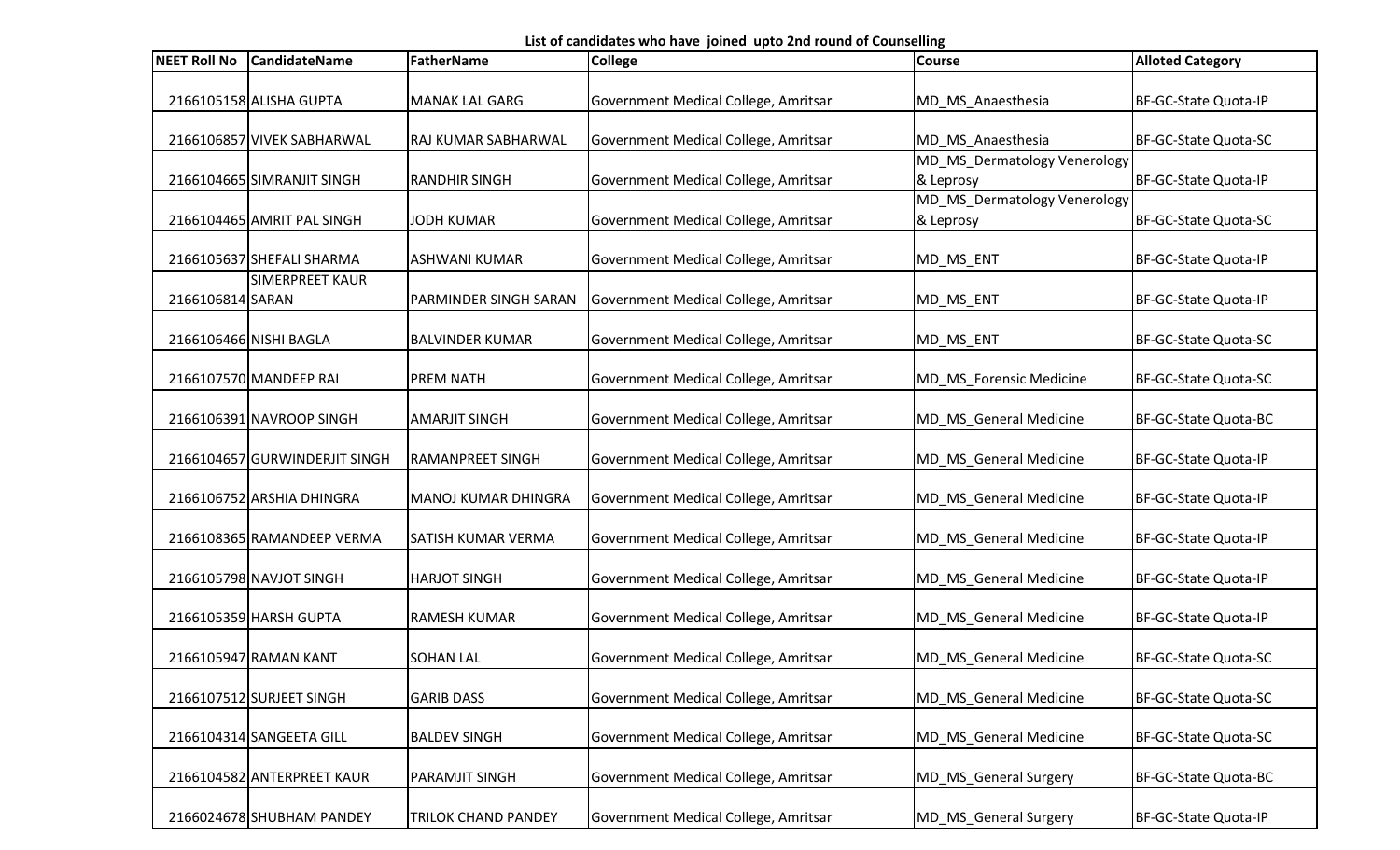List of candidates who have joined upto 2nd round of Counselling

| <b>NEET Roll No</b> | <b>CandidateName</b>        | FatherName                 | <b>College</b>                       | <b>Course</b>         | <b>Alloted Category</b> |
|---------------------|-----------------------------|----------------------------|--------------------------------------|-----------------------|-------------------------|
|                     | 2166042196 KARTIK AGGARWAL  | <b>RAJEEV AGGARWAL</b>     | Government Medical College, Amritsar | MD_MS_General Surgery | BF-GC-State Quota-IP    |
|                     | 2166117201 AKSHIT SHARMA    | <b>AMIT SHARMA</b>         | Government Medical College, Amritsar | MD_MS_General Surgery | BF-GC-State Quota-IP    |
|                     | 2166106190 ANMOL SHARMA     | <b>ONKAR SHARMA</b>        | Government Medical College, Amritsar | MD_MS_General Surgery | BF-GC-State Quota-IP    |
|                     | 2166107560 SATNAM SINGH     | <b>NATHA RAM</b>           | Government Medical College, Amritsar | MD_MS_General Surgery | BF-GC-State Quota-SC    |
|                     | 2166104611 SAHIL SARANGAL   | <b>RAJ KUMAR</b>           | Government Medical College, Amritsar | MD_MS_General Surgery | BF-GC-State Quota-SC    |
|                     | 2166106633 PRABHLEEN KAUR   | <b>HARVINDER SINGH</b>     | Government Medical College, Amritsar | MD_MS_Microbiology    | BF-GC-State Quota-IP    |
|                     | 2166104778 AVLEEN KAUR      | TALWINDER SINGH            | Government Medical College, Amritsar | MD_MS_Microbiology    | BF-GC-State Quota-IP    |
|                     | 2166105273 SHEFALI GARG     | PURSHOTAM LAL GARG         | Government Medical College, Amritsar | MD MS Microbiology    | BF-GC-State Quota-IP    |
| 2166105811 NIHARIKA |                             | JAGDISH LAL RAMLE          | Government Medical College, Amritsar | MD_MS_Microbiology    | BF-GC-State Quota-SC    |
|                     | 2166107598 HARITKI AGGARWAL | <b>SANJEEV AGGARWAL</b>    | Government Medical College, Amritsar | MD_MS_Obst. & Gynae   | BF-GC-State Quota-IP    |
|                     | 2166106086 ALISHA GUPTA     | <b>KEWAL KRISHAN GUPTA</b> | Government Medical College, Amritsar | MD_MS_Obst. & Gynae   | BF-GC-State Quota-IP    |
|                     | 2166107972 REECHA SINGLA    | <b>PREM CHAND</b>          | Government Medical College, Amritsar | MD_MS_Obst. & Gynae   | BF-GC-State Quota-IP    |
| 2166107618 HIMIKA   |                             | <b>SUSHIL KUMAR</b>        | Government Medical College, Amritsar | MD_MS_Obst. & Gynae   | BF-GC-State Quota-SC    |
|                     | 2166107878 ARSH VERMA       | KIRAN KUMAR VERMA          | Government Medical College, Amritsar | MD_MS_Opthalmology    | BF-GC-State Quota-IP    |
|                     | 2166105220 NIRNHAI SINGH    | <b>NIRBHAI SINGH</b>       | Government Medical College, Amritsar | MD_MS_Opthalmology    | BF-GC-State Quota-IP    |
|                     | 2166107258 SHREYA JAGGI     | MUKESH KUMAR JAGGI         | Government Medical College, Amritsar | MD MS Opthalmology    | BF-GC-State Quota-IP    |
|                     | 2166104568 ISHAN SACHDEVA   | <b>NAWAL SACHDEVA</b>      | Government Medical College, Amritsar | MD_MS_Orthopaedics    | BF-GC-State Quota-EWS   |
|                     | 2166106755 AMAN GOYAL       | <b>MITHAN LAL</b>          | Government Medical College, Amritsar | MD_MS_Orthopaedics    | BF-GC-State Quota-IP    |
|                     | 2166105404 JANAM BANSAL     | <b>SANJEEV BANSAL</b>      | Government Medical College, Amritsar | MD MS Orthopaedics    | BF-GC-State Quota-IP    |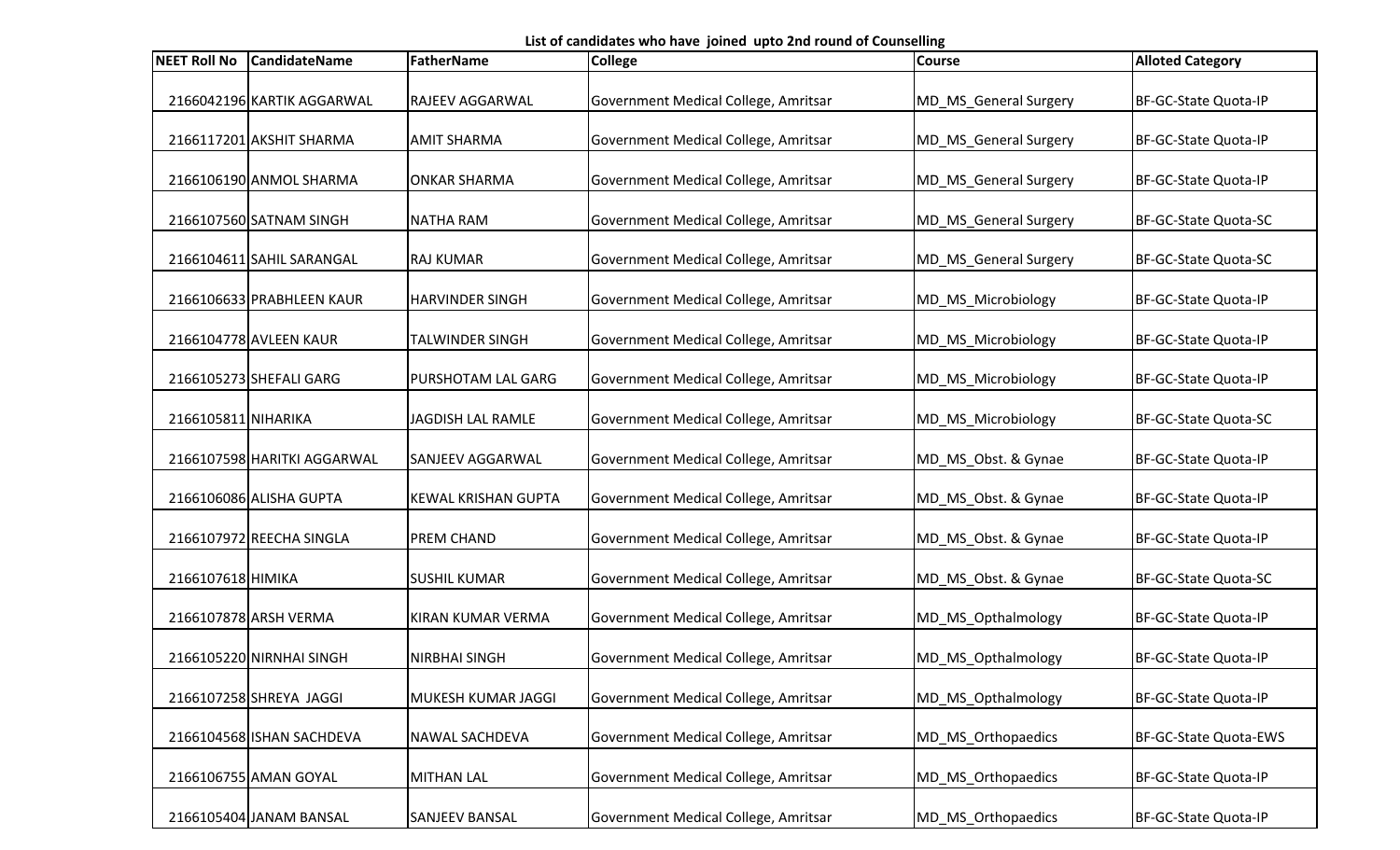List of candidates who have joined upto 2nd round of Counselling

| 2166104687 PANKAJ GILL<br><b>SAGAR GILL</b><br>Government Medical College, Amritsar<br>MD MS Orthopaedics<br>BF-GC-State Quota-IP<br><b>ROOPAM PREET SINGH</b><br><b>SHIVNINDER PREET SINGH</b><br>2166105943 SETHI<br><b>SETHI</b><br>Government Medical College, Amritsar<br>MD MS Orthopaedics<br>BF-GC-State Quota-IP<br>2166105727 AARUSH PAUL<br><b>DES RAJ PAUL</b><br>Government Medical College, Amritsar<br>MD_MS_Orthopaedics<br>BF-GC-State Quota-SC<br>2166106012 TANIA<br>Government Medical College, Amritsar<br>TILAK RAJ DHARNI<br>MD_MS_Paediatrics<br>BF-GC-State Quota-IP<br>2166105653 MOHIT CHANDER<br><b>BALBIR CHANDER</b><br>Government Medical College, Amritsar<br>MD_MS_Paediatrics<br>BF-GC-State Quota-SC<br>2166047920 ISHA MAHAJAN<br>Government Medical College, Amritsar<br>BF-GC-State Quota-EWS<br><b>SALEEL MAHAJAN</b><br>MD_MS_Pathology<br>2166107632 AAKANKSHA MAHAJAN<br>Government Medical College, Amritsar<br>BF-GC-State Quota-IP<br><b>VIVEK MAHAJAN</b><br>MD_MS_Pathology<br>2166106629 PARAMPAL SINGH<br><b>HARPAL SINGH</b><br>Government Medical College, Amritsar<br>MD_MS_Pathology<br>BF-GC-State Quota-IP<br>2166106456 HARLEEN KAUR<br>Government Medical College, Amritsar<br>BF-GC-State Quota-IP<br><b>BALDEV SINGH</b><br>MD_MS_Pathology<br>MD_MS_Preventive & Social<br>Medicine<br>2166108283 RAMANDEEP KAUR<br><b>CHARANJIT SINGH</b><br>Government Medical College, Amritsar<br>BF-GC-State Quota-IP<br>MD_MS_Preventive & Social<br>2166107010 SUPREET KAUR<br><b>SUKHDEV SINGH</b><br>BF-GC-State Quota-IP<br>Government Medical College, Amritsar<br>Medicine<br>MD_MS_Preventive & Social<br>2166105561 SUKRITI<br>Medicine<br>Government Medical College, Amritsar<br>BF-GC-State Quota-IP<br><b>VIRINDER KUMAR SHARMA</b><br>MD_MS_Preventive & Social | <b>NEET Roll No</b> | <b>CandidateName</b> | <b>FatherName</b>    | <b>College</b>                       | <b>Course</b> | <b>Alloted Category</b> |
|--------------------------------------------------------------------------------------------------------------------------------------------------------------------------------------------------------------------------------------------------------------------------------------------------------------------------------------------------------------------------------------------------------------------------------------------------------------------------------------------------------------------------------------------------------------------------------------------------------------------------------------------------------------------------------------------------------------------------------------------------------------------------------------------------------------------------------------------------------------------------------------------------------------------------------------------------------------------------------------------------------------------------------------------------------------------------------------------------------------------------------------------------------------------------------------------------------------------------------------------------------------------------------------------------------------------------------------------------------------------------------------------------------------------------------------------------------------------------------------------------------------------------------------------------------------------------------------------------------------------------------------------------------------------------------------------------------------------------------------------------------------------------------------------------------------------------------|---------------------|----------------------|----------------------|--------------------------------------|---------------|-------------------------|
|                                                                                                                                                                                                                                                                                                                                                                                                                                                                                                                                                                                                                                                                                                                                                                                                                                                                                                                                                                                                                                                                                                                                                                                                                                                                                                                                                                                                                                                                                                                                                                                                                                                                                                                                                                                                                                |                     |                      |                      |                                      |               |                         |
|                                                                                                                                                                                                                                                                                                                                                                                                                                                                                                                                                                                                                                                                                                                                                                                                                                                                                                                                                                                                                                                                                                                                                                                                                                                                                                                                                                                                                                                                                                                                                                                                                                                                                                                                                                                                                                |                     |                      |                      |                                      |               |                         |
|                                                                                                                                                                                                                                                                                                                                                                                                                                                                                                                                                                                                                                                                                                                                                                                                                                                                                                                                                                                                                                                                                                                                                                                                                                                                                                                                                                                                                                                                                                                                                                                                                                                                                                                                                                                                                                |                     |                      |                      |                                      |               |                         |
|                                                                                                                                                                                                                                                                                                                                                                                                                                                                                                                                                                                                                                                                                                                                                                                                                                                                                                                                                                                                                                                                                                                                                                                                                                                                                                                                                                                                                                                                                                                                                                                                                                                                                                                                                                                                                                |                     |                      |                      |                                      |               |                         |
|                                                                                                                                                                                                                                                                                                                                                                                                                                                                                                                                                                                                                                                                                                                                                                                                                                                                                                                                                                                                                                                                                                                                                                                                                                                                                                                                                                                                                                                                                                                                                                                                                                                                                                                                                                                                                                |                     |                      |                      |                                      |               |                         |
|                                                                                                                                                                                                                                                                                                                                                                                                                                                                                                                                                                                                                                                                                                                                                                                                                                                                                                                                                                                                                                                                                                                                                                                                                                                                                                                                                                                                                                                                                                                                                                                                                                                                                                                                                                                                                                |                     |                      |                      |                                      |               |                         |
|                                                                                                                                                                                                                                                                                                                                                                                                                                                                                                                                                                                                                                                                                                                                                                                                                                                                                                                                                                                                                                                                                                                                                                                                                                                                                                                                                                                                                                                                                                                                                                                                                                                                                                                                                                                                                                |                     |                      |                      |                                      |               |                         |
|                                                                                                                                                                                                                                                                                                                                                                                                                                                                                                                                                                                                                                                                                                                                                                                                                                                                                                                                                                                                                                                                                                                                                                                                                                                                                                                                                                                                                                                                                                                                                                                                                                                                                                                                                                                                                                |                     |                      |                      |                                      |               |                         |
|                                                                                                                                                                                                                                                                                                                                                                                                                                                                                                                                                                                                                                                                                                                                                                                                                                                                                                                                                                                                                                                                                                                                                                                                                                                                                                                                                                                                                                                                                                                                                                                                                                                                                                                                                                                                                                |                     |                      |                      |                                      |               |                         |
|                                                                                                                                                                                                                                                                                                                                                                                                                                                                                                                                                                                                                                                                                                                                                                                                                                                                                                                                                                                                                                                                                                                                                                                                                                                                                                                                                                                                                                                                                                                                                                                                                                                                                                                                                                                                                                |                     |                      |                      |                                      |               |                         |
|                                                                                                                                                                                                                                                                                                                                                                                                                                                                                                                                                                                                                                                                                                                                                                                                                                                                                                                                                                                                                                                                                                                                                                                                                                                                                                                                                                                                                                                                                                                                                                                                                                                                                                                                                                                                                                |                     |                      |                      |                                      |               |                         |
|                                                                                                                                                                                                                                                                                                                                                                                                                                                                                                                                                                                                                                                                                                                                                                                                                                                                                                                                                                                                                                                                                                                                                                                                                                                                                                                                                                                                                                                                                                                                                                                                                                                                                                                                                                                                                                |                     |                      |                      |                                      |               |                         |
|                                                                                                                                                                                                                                                                                                                                                                                                                                                                                                                                                                                                                                                                                                                                                                                                                                                                                                                                                                                                                                                                                                                                                                                                                                                                                                                                                                                                                                                                                                                                                                                                                                                                                                                                                                                                                                |                     |                      |                      |                                      |               |                         |
|                                                                                                                                                                                                                                                                                                                                                                                                                                                                                                                                                                                                                                                                                                                                                                                                                                                                                                                                                                                                                                                                                                                                                                                                                                                                                                                                                                                                                                                                                                                                                                                                                                                                                                                                                                                                                                |                     |                      |                      |                                      |               |                         |
|                                                                                                                                                                                                                                                                                                                                                                                                                                                                                                                                                                                                                                                                                                                                                                                                                                                                                                                                                                                                                                                                                                                                                                                                                                                                                                                                                                                                                                                                                                                                                                                                                                                                                                                                                                                                                                |                     |                      |                      |                                      |               |                         |
|                                                                                                                                                                                                                                                                                                                                                                                                                                                                                                                                                                                                                                                                                                                                                                                                                                                                                                                                                                                                                                                                                                                                                                                                                                                                                                                                                                                                                                                                                                                                                                                                                                                                                                                                                                                                                                |                     |                      |                      |                                      |               |                         |
|                                                                                                                                                                                                                                                                                                                                                                                                                                                                                                                                                                                                                                                                                                                                                                                                                                                                                                                                                                                                                                                                                                                                                                                                                                                                                                                                                                                                                                                                                                                                                                                                                                                                                                                                                                                                                                |                     |                      |                      |                                      |               |                         |
|                                                                                                                                                                                                                                                                                                                                                                                                                                                                                                                                                                                                                                                                                                                                                                                                                                                                                                                                                                                                                                                                                                                                                                                                                                                                                                                                                                                                                                                                                                                                                                                                                                                                                                                                                                                                                                |                     |                      |                      |                                      |               |                         |
|                                                                                                                                                                                                                                                                                                                                                                                                                                                                                                                                                                                                                                                                                                                                                                                                                                                                                                                                                                                                                                                                                                                                                                                                                                                                                                                                                                                                                                                                                                                                                                                                                                                                                                                                                                                                                                |                     |                      |                      |                                      |               |                         |
|                                                                                                                                                                                                                                                                                                                                                                                                                                                                                                                                                                                                                                                                                                                                                                                                                                                                                                                                                                                                                                                                                                                                                                                                                                                                                                                                                                                                                                                                                                                                                                                                                                                                                                                                                                                                                                |                     |                      |                      |                                      |               |                         |
|                                                                                                                                                                                                                                                                                                                                                                                                                                                                                                                                                                                                                                                                                                                                                                                                                                                                                                                                                                                                                                                                                                                                                                                                                                                                                                                                                                                                                                                                                                                                                                                                                                                                                                                                                                                                                                |                     |                      |                      |                                      |               |                         |
|                                                                                                                                                                                                                                                                                                                                                                                                                                                                                                                                                                                                                                                                                                                                                                                                                                                                                                                                                                                                                                                                                                                                                                                                                                                                                                                                                                                                                                                                                                                                                                                                                                                                                                                                                                                                                                |                     |                      |                      |                                      |               |                         |
|                                                                                                                                                                                                                                                                                                                                                                                                                                                                                                                                                                                                                                                                                                                                                                                                                                                                                                                                                                                                                                                                                                                                                                                                                                                                                                                                                                                                                                                                                                                                                                                                                                                                                                                                                                                                                                |                     |                      |                      |                                      |               |                         |
|                                                                                                                                                                                                                                                                                                                                                                                                                                                                                                                                                                                                                                                                                                                                                                                                                                                                                                                                                                                                                                                                                                                                                                                                                                                                                                                                                                                                                                                                                                                                                                                                                                                                                                                                                                                                                                |                     |                      |                      |                                      |               |                         |
| 2166104553 KIRANDEEP KAUR                                                                                                                                                                                                                                                                                                                                                                                                                                                                                                                                                                                                                                                                                                                                                                                                                                                                                                                                                                                                                                                                                                                                                                                                                                                                                                                                                                                                                                                                                                                                                                                                                                                                                                                                                                                                      |                     |                      | <b>MUKHTAR SINGH</b> | Government Medical College, Amritsar | Medicine      | BF-GC-State Quota-SC    |
|                                                                                                                                                                                                                                                                                                                                                                                                                                                                                                                                                                                                                                                                                                                                                                                                                                                                                                                                                                                                                                                                                                                                                                                                                                                                                                                                                                                                                                                                                                                                                                                                                                                                                                                                                                                                                                |                     |                      |                      |                                      |               |                         |
| 2166105214 AKRAMBIR SINGH BRAR<br>Government Medical College, Amritsar<br>NARINDERPAL SINGH BRAR<br>MD_MS_Psychiatry<br>BF-GC-State Quota-IP                                                                                                                                                                                                                                                                                                                                                                                                                                                                                                                                                                                                                                                                                                                                                                                                                                                                                                                                                                                                                                                                                                                                                                                                                                                                                                                                                                                                                                                                                                                                                                                                                                                                                   |                     |                      |                      |                                      |               |                         |
|                                                                                                                                                                                                                                                                                                                                                                                                                                                                                                                                                                                                                                                                                                                                                                                                                                                                                                                                                                                                                                                                                                                                                                                                                                                                                                                                                                                                                                                                                                                                                                                                                                                                                                                                                                                                                                |                     |                      |                      |                                      |               |                         |
| Government Medical College, Amritsar<br>2166104931 ARUSHI JAIN<br><b>BIMAL JAIN</b><br>MD_MS_Radio-diagnosis<br>BF-GC-State Quota-EWS                                                                                                                                                                                                                                                                                                                                                                                                                                                                                                                                                                                                                                                                                                                                                                                                                                                                                                                                                                                                                                                                                                                                                                                                                                                                                                                                                                                                                                                                                                                                                                                                                                                                                          |                     |                      |                      |                                      |               |                         |
|                                                                                                                                                                                                                                                                                                                                                                                                                                                                                                                                                                                                                                                                                                                                                                                                                                                                                                                                                                                                                                                                                                                                                                                                                                                                                                                                                                                                                                                                                                                                                                                                                                                                                                                                                                                                                                |                     |                      |                      |                                      |               |                         |
| 2166045872 MUSKAN SINGLA<br>RAJ KUMAR SINGLA<br>Government Medical College, Amritsar<br>MD_MS_Radio-diagnosis<br>BF-GC-State Quota-IP                                                                                                                                                                                                                                                                                                                                                                                                                                                                                                                                                                                                                                                                                                                                                                                                                                                                                                                                                                                                                                                                                                                                                                                                                                                                                                                                                                                                                                                                                                                                                                                                                                                                                          |                     |                      |                      |                                      |               |                         |
| 2166104803 HARSHIT KUMAR<br>Government Medical College, Amritsar<br><b>VINOD SINGH</b><br>MD_MS_Radio-diagnosis<br>BF-GC-State Quota-SC                                                                                                                                                                                                                                                                                                                                                                                                                                                                                                                                                                                                                                                                                                                                                                                                                                                                                                                                                                                                                                                                                                                                                                                                                                                                                                                                                                                                                                                                                                                                                                                                                                                                                        |                     |                      |                      |                                      |               |                         |
| PRAKASH CHANDRA<br>MD MS Tuberculosis &                                                                                                                                                                                                                                                                                                                                                                                                                                                                                                                                                                                                                                                                                                                                                                                                                                                                                                                                                                                                                                                                                                                                                                                                                                                                                                                                                                                                                                                                                                                                                                                                                                                                                                                                                                                        |                     |                      |                      |                                      |               |                         |
| 2166108762 ARJUN SHARMA<br>Government Medical College, Amritsar<br><b>Respiratory Medicine</b><br>BF-GC-State Quota-IP<br><b>SHARMA</b>                                                                                                                                                                                                                                                                                                                                                                                                                                                                                                                                                                                                                                                                                                                                                                                                                                                                                                                                                                                                                                                                                                                                                                                                                                                                                                                                                                                                                                                                                                                                                                                                                                                                                        |                     |                      |                      |                                      |               |                         |
| MD_MS_Tuberculosis &                                                                                                                                                                                                                                                                                                                                                                                                                                                                                                                                                                                                                                                                                                                                                                                                                                                                                                                                                                                                                                                                                                                                                                                                                                                                                                                                                                                                                                                                                                                                                                                                                                                                                                                                                                                                           |                     |                      |                      |                                      |               |                         |
| Government Medical College, Amritsar<br><b>Respiratory Medicine</b><br>2166106057 KISHAN RAI<br>BF-GC-State Quota-SC<br>JASWINDER SINGH RAI                                                                                                                                                                                                                                                                                                                                                                                                                                                                                                                                                                                                                                                                                                                                                                                                                                                                                                                                                                                                                                                                                                                                                                                                                                                                                                                                                                                                                                                                                                                                                                                                                                                                                    |                     |                      |                      |                                      |               |                         |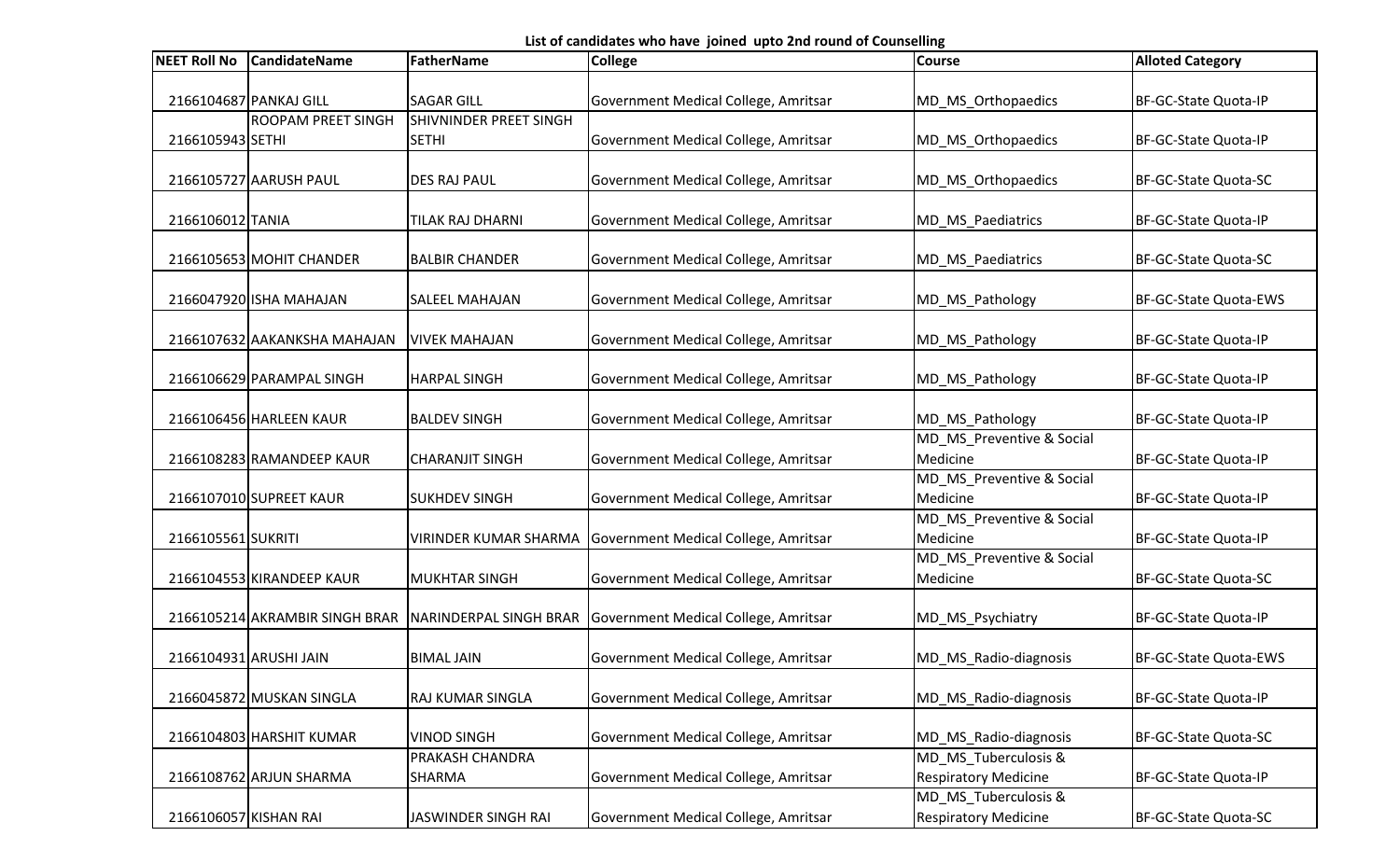List of candidates who have joined upto 2nd round of Counselling

| <b>NEET Roll No</b>   | <b>CandidateName</b>        | <b>FatherName</b>          | <b>College</b>                       | <b>Course</b>                             | <b>Alloted Category</b>              |
|-----------------------|-----------------------------|----------------------------|--------------------------------------|-------------------------------------------|--------------------------------------|
|                       | 2166105539 AMIT GUGLANY     | <b>VIJAY KUMAR GUGLANY</b> | Government Medical College, Amritsar | PG_DIPLOMA_DA                             | BF-GC-State Quota-IP                 |
|                       | 2166107564 AMIT KUMAR       | <b>OM PARKASH</b>          | Government Medical College, Amritsar | PG_DIPLOMA_DCH                            | BF-GC-State Quota-BC                 |
|                       | 2166106822 SAHIL MITTAL     | PARVEEN KUMAR MITTAL       | Government Medical College, Amritsar | PG_DIPLOMA_DCH                            | BF-GC-State Quota-IP                 |
|                       | 2166107498 SHASHI PAUL      | <b>BISHAMBER DASS</b>      | Government Medical College, Amritsar | Ultrasonography-Batch1                    | BF-GC-State Quota-IP                 |
|                       | 2166113633 RENU MAKKER      | <b>BALDEV RAJ GROVER</b>   | Government Medical College, Amritsar | Ultrasonography-Batch1                    | BF-GC-State Quota-IP                 |
|                       | 2166107581 SANDIP KUMAR     | <b>RAKHA RAM</b>           | Government Medical College, Amritsar | Ultrasonography-Batch1                    | BF-GC-State Quota-IP                 |
| 2166105441 RANI       | <b>RANJANA NEE GOLU</b>     | <b>SHAM SUNDER</b>         | Government Medical College, Amritsar | Ultrasonography-Batch1                    | BF-GC-State Quota-IP                 |
|                       | 2166162057 CHANDER SHEIKHER | <b>RAM PARTAP MEHRA</b>    | Government Medical College, Amritsar | Ultrasonography-Batch1                    | BF-GC-State Quota-IP                 |
|                       | 2166107220 CHETAN MITTAL    | <b>LAJPAT RAI GUPTA</b>    | Government Medical College, Amritsar | Ultrasonography-Batch2                    | BF-GC-State Quota-<br>ALL_OPEN_MERIT |
|                       | 2166105920 HARLEEN KAUR     | <b>SATNAM SINGH</b>        | Government Medical College, Amritsar | Ultrasonography-Batch2                    | BF-GC-State Quota-BC                 |
|                       | 2166104349 HRIDYESH MEHRA   | <b>CHANDAK MEHRA</b>       | Government Medical College, Amritsar | Ultrasonography-Batch2                    | BF-GC-State Quota-IP                 |
| 2166106191 PARAS JAIN |                             | P K JAIN                   | Government Medical College, Amritsar | Ultrasonography-Batch2                    | BF-GC-State Quota-IP                 |
|                       | 2166106066 VISHALDEEP SINGH | JATINDERPAL SINGH          | Government Medical College, Patiala  | MD_MS_Anaesthesia                         | BF-GC-State Quota-BC                 |
|                       | 2166108186 REIYA GOYAL      | <b>SURINDER KUMAR</b>      | Government Medical College, Patiala  | MD_MS_Anaesthesia                         | BF-GC-State Quota-EWS                |
|                       | 2166107839 PRANSHU RANI     | <b>JAGDISH KUMAR</b>       | Government Medical College, Patiala  | MD_MS_Anaesthesia                         | BF-GC-State Quota-IP                 |
|                       | 2166024449 HARINDER SINGH   | <b>JASVIR SINGH</b>        | Government Medical College, Patiala  | MD MS Anaesthesia                         | BF-GC-State Quota-SC                 |
|                       | 2166106108 NARINDER SINGH   | <b>KULDIP SINGH</b>        | Government Medical College, Patiala  | MD_MS_Dermatology Venerology<br>& Leprosy | BF-GC-State Quota-BC                 |
| 2166108053 DHANJU     | <b>NIMARBIR KAUR</b>        | <b>RANBIR SINGH</b>        | Government Medical College, Patiala  | MD_MS_Dermatology Venerology<br>& Leprosy | BF-GC-State Quota-IP                 |
|                       | 2166104876 HARPREET KAUR    | <b>ATMA SINGH</b>          | Government Medical College, Patiala  | MD_MS_Dermatology Venerology<br>& Leprosy | BF-GC-State Quota-IP                 |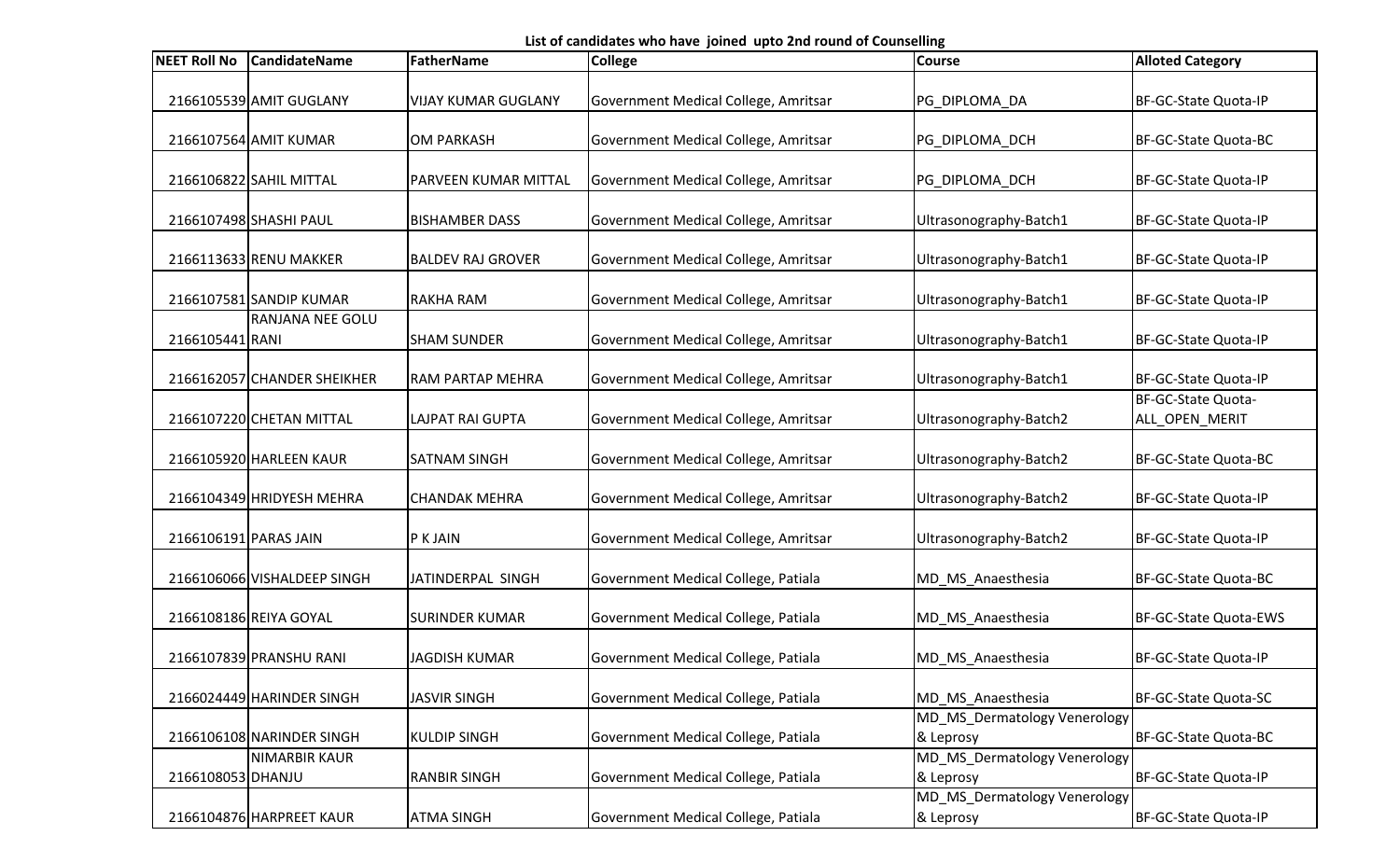List of candidates who have joined upto 2nd round of Counselling

| <b>NEET Roll No</b>   | <b>CandidateName</b>          | <b>FatherName</b>                                    | <b>College</b>                      | <b>Course</b>                | <b>Alloted Category</b> |
|-----------------------|-------------------------------|------------------------------------------------------|-------------------------------------|------------------------------|-------------------------|
|                       |                               |                                                      |                                     | MD_MS_Dermatology Venerology |                         |
| 2166107913 SIMRAN     |                               | <b>MANOHAR LAL</b>                                   | Government Medical College, Patiala | & Leprosy                    | BF-GC-State Quota-SC    |
|                       |                               |                                                      |                                     |                              |                         |
|                       | 2166153100 ESHEET KAUR BHATIA | <b>NAVDEEP SINGH BHATIA</b>                          | Government Medical College, Patiala | MD_MS_ENT                    | BF-GC-State Quota-IP    |
|                       | 2166105002 RUPINDERJEET KAUR  | <b>GURMAIL SINGH</b>                                 | Government Medical College, Patiala | MD_MS_ENT                    | BF-GC-State Quota-IP    |
|                       | 2166107396 SANDEEP KAUR       | <b>SARWAN SINGH RANA</b>                             | Government Medical College, Patiala | MD_MS_ENT                    | BF-GC-State Quota-SC    |
|                       | 2166106686 CHAMANDEEP KAUR    | <b>JOGINDER SINGH</b>                                | Government Medical College, Patiala | MD_MS_Forensic Medicine      | BF-GC-State Quota-IP    |
|                       | 2166107707 GAGANDEEP          | <b>BANT RAM</b>                                      | Government Medical College, Patiala | MD_MS_Forensic Medicine      | BF-GC-State Quota-SC    |
|                       | 2166106155 ARASHDEEP KAUR     | <b>MOHINDER SINGH</b>                                | Government Medical College, Patiala | MD_MS_General Medicine       | BF-GC-State Quota-BC    |
| 2166105570 MANUHAAR   |                               | YOGESH KUMAR                                         | Government Medical College, Patiala | MD_MS_General Medicine       | BF-GC-State Quota-IP    |
|                       | 2166108287 PARTEEK GARG       | <b>DHARAMPAL GARG</b>                                | Government Medical College, Patiala | MD_MS_General Medicine       | BF-GC-State Quota-IP    |
|                       | 2166107887 KRITIKA GUPTA      | <b>KULDEEP CHAND GARG</b>                            | Government Medical College, Patiala | MD_MS_General Medicine       | BF-GC-State Quota-IP    |
|                       | 2166107731 ABHINAV SACHDEVA   | <b>CHANDER MOHAN</b>                                 | Government Medical College, Patiala | MD_MS_General Medicine       | BF-GC-State Quota-IP    |
|                       |                               | 2166104823 MANJOT SINGH BHAURA AMARJEET SINGH BHAURA | Government Medical College, Patiala | MD MS General Medicine       | BF-GC-State Quota-SC    |
| 2166108356 SONALI RAO |                               | <b>RAMESH RAO</b>                                    | Government Medical College, Patiala | MD_MS_General Surgery        | BF-GC-State Quota-BC    |
|                       | 2166104953 JASVEER KAUR SIDHU | <b>DARSHAN SINGH SIDHU</b>                           | Government Medical College, Patiala | MD_MS_General Surgery        | BF-GC-State Quota-IP    |
|                       | 2166106222 RAMNEEK SINGH      | <b>PARVINDER SINGH</b>                               | Government Medical College, Patiala | MD MS General Surgery        | BF-GC-State Quota-IP    |
|                       | 2166106968 VISHAVDEEP SINGH   | <b>SARWAN SINGH</b>                                  | Government Medical College, Patiala | MD_MS_General Surgery        | BF-GC-State Quota-IP    |
|                       | 2166106410 RAJAT GUPTA        | <b>ANIL KUMAR GUPTA</b>                              | Government Medical College, Patiala | MD_MS_General Surgery        | BF-GC-State Quota-IP    |
|                       | 2166105374 ARJUN JINDAL       | <b>RAVINDER KUMAR JINDAL</b>                         | Government Medical College, Patiala | MD_MS_General Surgery        | BF-GC-State Quota-IP    |
|                       | 2166105118 SUKHANMEET KAUR    | <b>KAMALJEET SINGH</b>                               | Government Medical College, Patiala | MD_MS_General Surgery        | BF-GC-State Quota-IP    |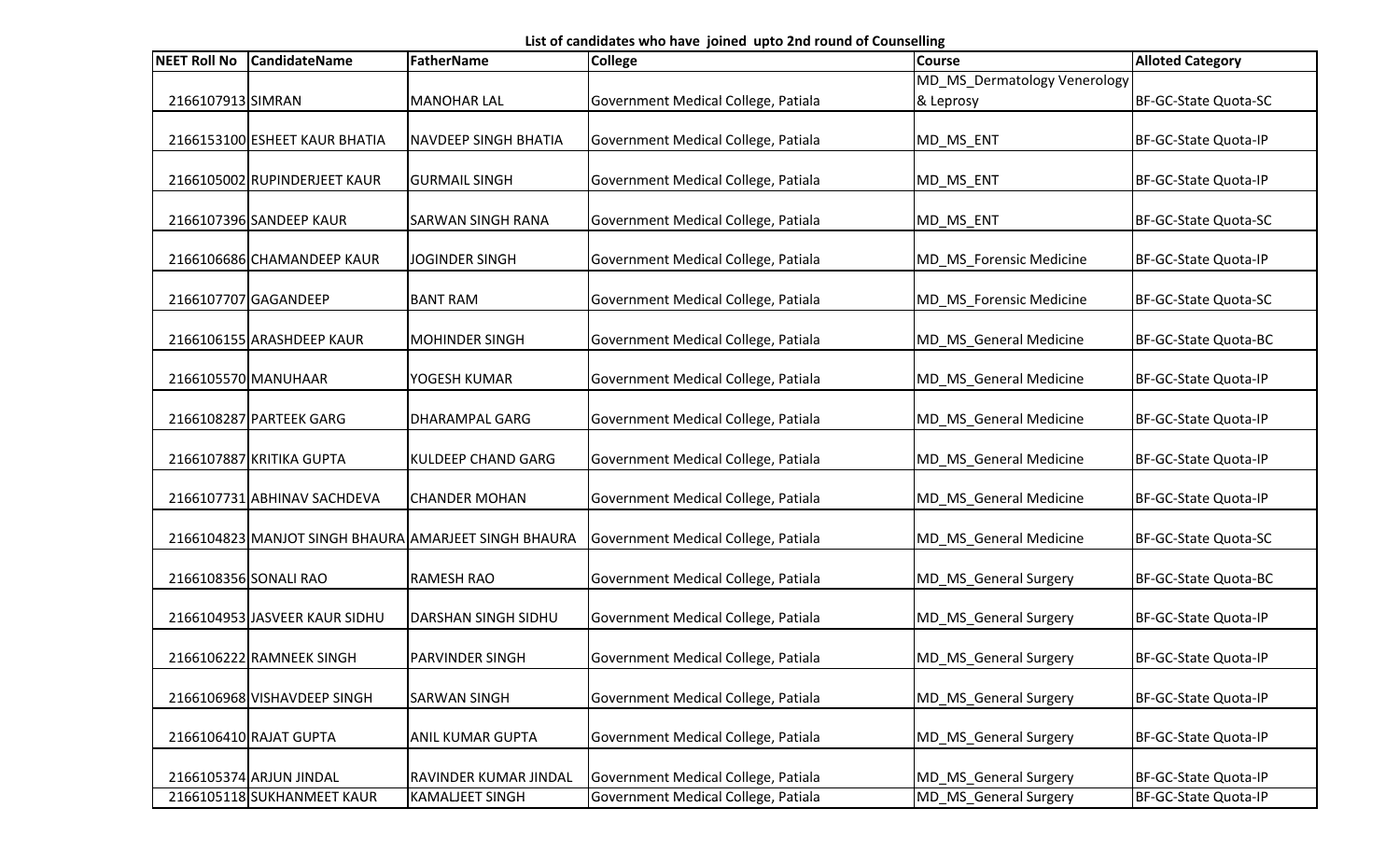List of candidates who have joined upto 2nd round of Counselling

| <b>NEET Roll No</b> | <b>CandidateName</b>         | <b>FatherName</b>        | <b>College</b>                      | <b>Course</b>         | <b>Alloted Category</b> |
|---------------------|------------------------------|--------------------------|-------------------------------------|-----------------------|-------------------------|
|                     | 2166024710 RAMANDEEP         | YASH PAL                 | Government Medical College, Patiala | MD_MS_General Surgery | BF-GC-State Quota-SC    |
|                     | 2166107937 NAVJOT SINGH      | <b>NASIB SINGH</b>       | Government Medical College, Patiala | MD_MS_General Surgery | BF-GC-State Quota-SC    |
| 2166107970 RUCHIKA  |                              | PRADEEP KUMAR            | Government Medical College, Patiala | MD_MS_Microbiology    | BF-GC-State Quota-IP    |
|                     | 2166104852 PUNEET KAUR       | <b>ARMINDER SINGH</b>    | Government Medical College, Patiala | MD_MS_Obst. & Gynae   | BF-GC-State Quota-IP    |
|                     | 2166028474 M SOWMYA SIRI     | M MALLIKHARJUNA RAO      | Government Medical College, Patiala | MD_MS_Obst. & Gynae   | BF-GC-State Quota-IP    |
|                     | 2166107334 SHYNA MEHTA       | <b>RAJESH MEHTA</b>      | Government Medical College, Patiala | MD_MS_Obst. & Gynae   | BF-GC-State Quota-IP    |
|                     | 2166046302 RAVINDER KAUR     | <b>NAZAR SINGH</b>       | Government Medical College, Patiala | MD_MS_Obst. & Gynae   | BF-GC-State Quota-IP    |
|                     | 2166043200 NEHA HALDER       | <b>SUNIL HALDER</b>      | Government Medical College, Patiala | MD MS Obst. & Gynae   | BF-GC-State Quota-SC    |
|                     | 2166107759 RAVINDER KAUR     | <b>DEV RAJ</b>           | Government Medical College, Patiala | MD_MS_Obst. & Gynae   | BF-GC-State Quota-SC    |
| 2166108276 VISHU    |                              | <b>BALDEV RAJ BANSAL</b> | Government Medical College, Patiala | MD_MS_Opthalmology    | BF-GC-State Quota-IP    |
|                     | 2166107882 ASMITA BAJAJ      | <b>KRISHAN KUMAR</b>     | Government Medical College, Patiala | MD_MS_Opthalmology    | BF-GC-State Quota-IP    |
| 2166106239 PALLAVI  |                              | PRITAM DASS              | Government Medical College, Patiala | MD_MS_Opthalmology    | BF-GC-State Quota-SC    |
|                     | 2166107631 SAHIL VERMA       | <b>VIPAN KUMAR</b>       | Government Medical College, Patiala | MD_MS_Orthopaedics    | BF-GC-State Quota-BC    |
|                     | 2166106975 RITESH ARORA      | <b>SATPAL</b>            | Government Medical College, Patiala | MD_MS_Orthopaedics    | BF-GC-State Quota-EWS   |
|                     | 2166108324 GAGANDEEP SINGH   | <b>NAND BIHARI</b>       | Government Medical College, Patiala | MD_MS_Orthopaedics    | BF-GC-State Quota-IP    |
|                     | 2166107028 JATIN BHALLA      | <b>SUNDER SINGH</b>      | Government Medical College, Patiala | MD MS Orthopaedics    | BF-GC-State Quota-IP    |
|                     | 2166106801 SUKHJINDER SINGH  | <b>PARAMJIT SINGH</b>    | Government Medical College, Patiala | MD MS Orthopaedics    | BF-GC-State Quota-SC    |
|                     | 2166106540 RICHA GUPTA       | <b>DEEPAK GUPTA</b>      | Government Medical College, Patiala | MD_MS_Paediatrics     | BF-GC-State Quota-IP    |
|                     | 2166107478 AANSHUL RAI GUPTA | <b>AJAY KUMAR GUPTA</b>  | Government Medical College, Patiala | MD_MS_Paediatrics     | BF-GC-State Quota-IP    |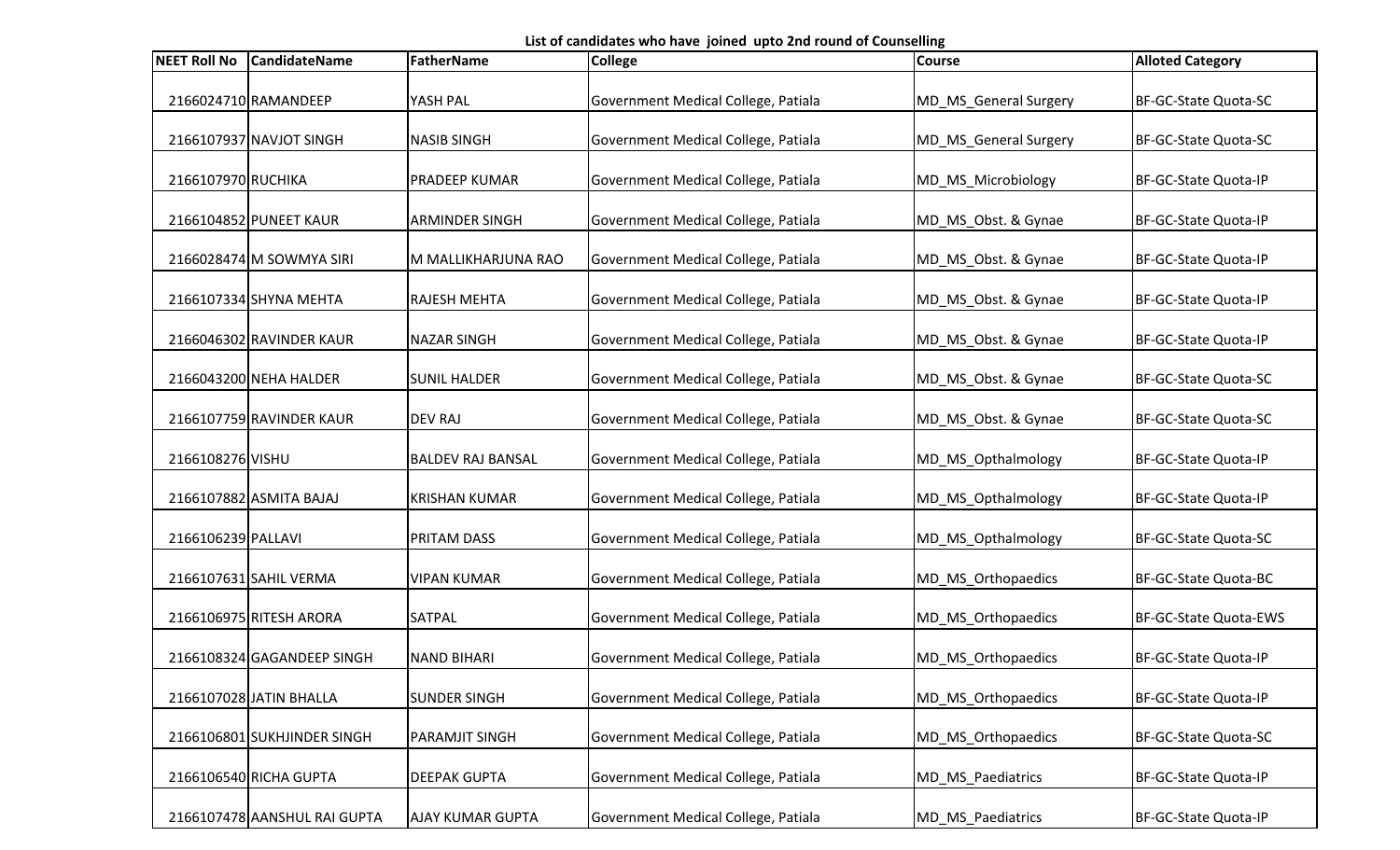List of candidates who have joined upto 2nd round of Counselling

| <b>NEET Roll No</b> | <b>CandidateName</b>          | <b>FatherName</b>            | <b>College</b>                      | <b>Course</b>                                       | <b>Alloted Category</b>              |
|---------------------|-------------------------------|------------------------------|-------------------------------------|-----------------------------------------------------|--------------------------------------|
|                     | 2166105336 AGRIMA KAMRA       | <b>RAKESH KAMRA</b>          | Government Medical College, Patiala | MD_MS_Pathology                                     | <b>BF-GC-State Quota-EWS</b>         |
| 2166105977 GARIMA   |                               | <b>SURINDER KUMAR</b>        | Government Medical College, Patiala | MD_MS_Pathology                                     | BF-GC-State Quota-IP                 |
|                     | 2166107829 RAVNEET KAUR       | <b>HARSIMRAN SINGH</b>       | Government Medical College, Patiala | MD_MS_Pathology                                     | BF-GC-State Quota-IP                 |
|                     | 2166106536 SHUBPREET KAUR     | <b>DAVINDER SINGH</b>        | Government Medical College, Patiala | MD_MS_Pathology                                     | BF-GC-State Quota-SC                 |
|                     | 2166042255 TUSHAR BHADADA     | <b>SANJAY BHADADA</b>        | Government Medical College, Patiala | MD_MS_Pharmacology                                  | BF-GC-State Quota-<br>ALL_OPEN_MERIT |
|                     | 2166106512 DHARMINDER AHIR    | <b>CHARNA RAM</b>            | Government Medical College, Patiala | MD_MS_Preventive & Social<br>Medicine               | BF-GC-State Quota-SC                 |
|                     | 2166104454 MANPREET KAUR VIRK | JASWINDER SINGH VIRK         | Government Medical College, Patiala | MD_MS_Psychiatry                                    | BF-GC-State Quota-IP                 |
| 2166106091 RAHUL    |                               | <b>KISHORE KUMAR</b>         | Government Medical College, Patiala | MD_MS_Psychiatry                                    | BF-GC-State Quota-SC                 |
|                     | 2166106831 VARUN KUMAR BANSAL | <b>PAWAN KUMAR BANSAL</b>    | Government Medical College, Patiala | MD_MS_Radio-diagnosis                               | BF-GC-State Quota-EWS                |
|                     | 2166107881 RITIKA KHURANA     | <b>KRISHAN GOPAL KHURANA</b> | Government Medical College, Patiala | MD_MS_Radio-diagnosis                               | BF-GC-State Quota-IP                 |
|                     | 2166104828 AMANBIR SINGH      | <b>AMRIK SINGH</b>           | Government Medical College, Patiala | MD_MS_Radio-diagnosis                               | BF-GC-State Quota-IP                 |
| 2166105167 SANDHU   | <b>KHUSHNEET KAUR</b>         | <b>MANJIT SINGH SANDHU</b>   | Government Medical College, Patiala | MD_MS_Radio-diagnosis                               | BF-GC-State Quota-IP                 |
|                     | 2166108107 VARUN GARG         | <b>SAT PAUL GARG</b>         | Government Medical College, Patiala | MD_MS_Radio-diagnosis                               | BF-GC-State Quota-IP                 |
| 2166107815 BHAWNA   |                               | <b>HARJINDER KUMAR</b>       | Government Medical College, Patiala | MD_MS_Radio-diagnosis                               | BF-GC-State Quota-SC                 |
|                     | 2166107653 MANPREET KAUR      | <b>AMARJIT SINGH</b>         | Government Medical College, Patiala | MD MS Tuberculosis &<br><b>Respiratory Medicine</b> | BF-GC-State Quota-IP                 |
|                     | 2166108279 RAMANDEEP KAUR     | <b>BHAGWANT SINGH</b>        | Government Medical College, Patiala | PG_DIPLOMA_DA                                       | BF-GC-State Quota-IP                 |
|                     | 2166108153 MAHIP KAUR         | <b>SUDIP SINGH</b>           | Government Medical College, Patiala | PG DIPLOMA DA                                       | BF-GC-State Quota-IP                 |
|                     | 2166106810 KANWAL PREET SINGH | <b>PARDUMAN SINGH</b>        | Government Medical College, Patiala | PG_DIPLOMA_DA                                       | BF-GC-State Quota-SC                 |
|                     | 2166042338 RAVI BANSAL        | <b>SUBHASH BANSAL</b>        | Government Medical College, Patiala | Ultrasonography-Batch1                              | BF-GC-State Quota-<br>ALL_OPEN_MERIT |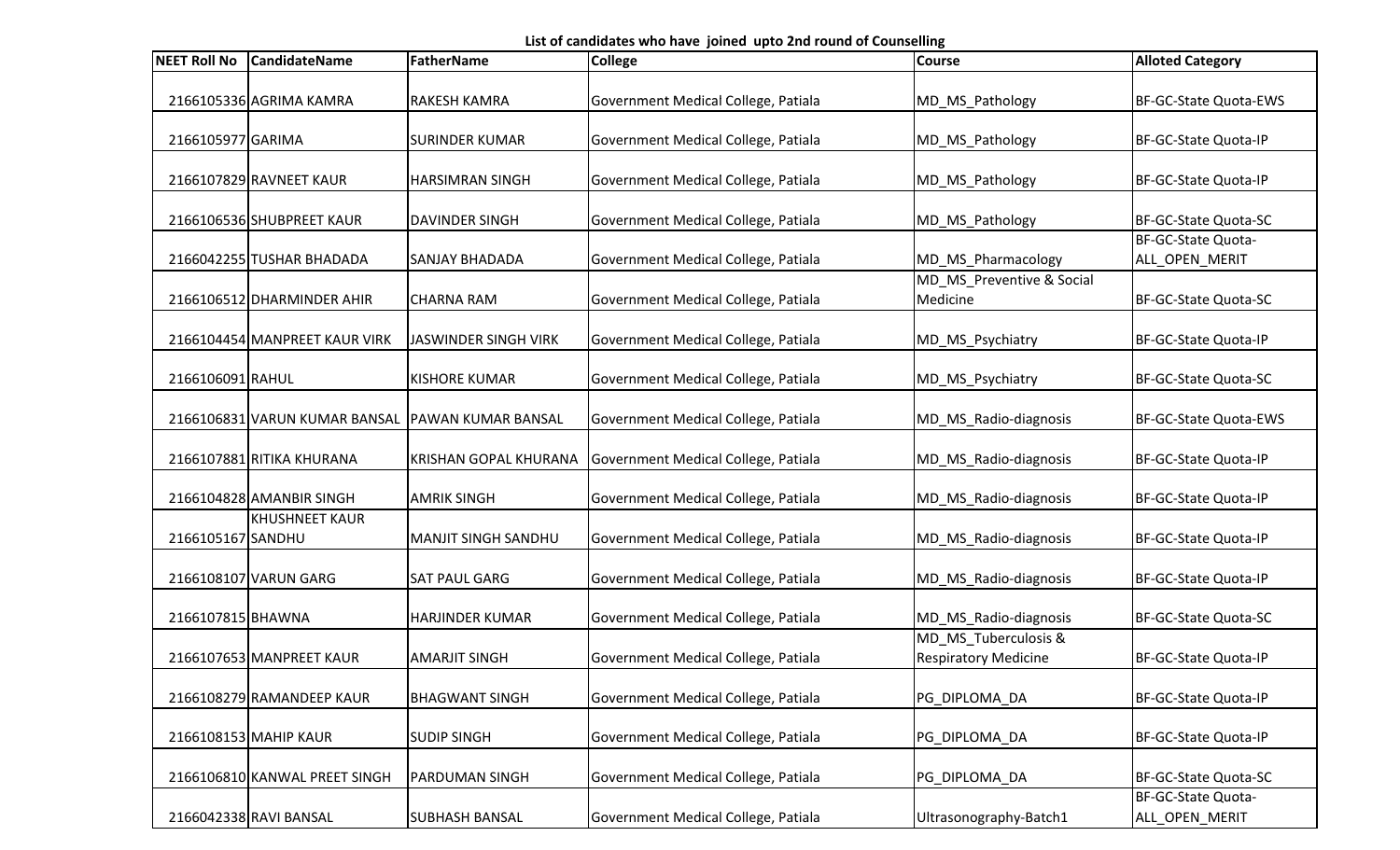List of candidates who have joined upto 2nd round of Counselling

| <b>NEET Roll No</b> | <b>CandidateName</b>                       | FatherName                   | <b>College</b>                              | <b>Course</b>                | <b>Alloted Category</b> |
|---------------------|--------------------------------------------|------------------------------|---------------------------------------------|------------------------------|-------------------------|
|                     |                                            |                              |                                             |                              |                         |
|                     | 2166105484 TINISH MITTAL                   | <b>SUNIL MITTAL</b>          | Government Medical College, Patiala         | Ultrasonography-Batch1       | BF-GC-State Quota-IP    |
|                     |                                            | <b>SANJAY GOYAL</b>          |                                             |                              | BF-GC-State Quota-IP    |
|                     | 2166105400 MEENAL GOYAL                    |                              | Government Medical College, Patiala         | Ultrasonography-Batch1       |                         |
|                     | 2166107960 DEEPIKA MITTAL                  | <b>PARMOD KUMAR</b>          | Government Medical College, Patiala         | Ultrasonography-Batch1       | BF-GC-State Quota-IP    |
|                     |                                            |                              |                                             |                              |                         |
|                     | 2166106711 SURINDER KUMAR                  | <b>KRISHAN LAL</b>           | Government Medical College, Patiala         | Ultrasonography-Batch1       | BF-GC-State Quota-IP    |
|                     |                                            |                              |                                             |                              | BF-GC-State Quota-      |
|                     | 2166109100 PAWAN KUMAR BANSAL GOPAL BANSAL |                              | Government Medical College, Patiala         | Ultrasonography-Batch2       | ALL OPEN MERIT          |
|                     |                                            |                              |                                             |                              | BF-GC-State Quota-      |
|                     | 2166089504 MOHAN BHANOTH                   | <b>NARSAIAH</b>              | Government Medical College, Patiala         | Ultrasonography-Batch2       | ALL OPEN MERIT          |
|                     |                                            |                              |                                             |                              | BF-GC-State Quota-      |
|                     | 2166028028 SARITA KUMARI                   | <b>INDRADEO PRASAD SINHA</b> | Government Medical College, Patiala         | Ultrasonography-Batch2       | ALL_OPEN_MERIT          |
|                     |                                            | YOGENDRA KUMAR               |                                             |                              | BF-GC-State Quota-      |
|                     | 2166058305 NONITA PARASHAR                 | PARASHAR                     | Government Medical College, Patiala         | Ultrasonography-Batch2       | ALL_OPEN_MERIT          |
|                     | 2166107905 SHIVANI BHARTI                  | <b>MANGHA RAM</b>            | Government Medical College, Patiala         | Ultrasonography-Batch2       | BF-GC-State Quota-SC    |
|                     |                                            |                              |                                             |                              |                         |
|                     | 2166107930 YUDHISHTER ARORA                | INARESH ARORA                | Guru Gobind Singh Medical College, Faridkot | MD_MS_Anaesthesia            | BF-GC-State Quota-EWS   |
|                     |                                            |                              |                                             |                              |                         |
| 2166105236 ANKITA   |                                            | PARDEEP KUMAR GROVER         | Guru Gobind Singh Medical College, Faridkot | MD_MS_Anaesthesia            | BF-GC-State Quota-IP    |
|                     |                                            |                              |                                             |                              |                         |
|                     | 2166107565 AASHIMA MAHAJAN                 | <b>PARDEEP KUMAR</b>         | Guru Gobind Singh Medical College, Faridkot | MD_MS_Anaesthesia            | BF-GC-State Quota-IP    |
|                     |                                            |                              |                                             |                              |                         |
|                     | 2166104561 SUMEET ARORA                    | <b>NARINDER MOHAN ARORA</b>  | Guru Gobind Singh Medical College, Faridkot | MD_MS_Anaesthesia            | BF-GC-State Quota-IP    |
|                     |                                            |                              |                                             |                              |                         |
|                     | 2166105626 SANJEEV BAINS                   | <b>ASHOK KUMAR BAINS</b>     | Guru Gobind Singh Medical College, Faridkot | MD_MS_Anaesthesia            | BF-GC-State Quota-SC    |
|                     |                                            |                              |                                             | MD_MS_Dermatology Venerology |                         |
|                     | 2166044816 AVNEET KAUR                     | <b>BALRAJ SINGH BRAR</b>     | Guru Gobind Singh Medical College, Faridkot | & Leprosy                    | BF-GC-State Quota-IP    |
|                     | 2166104498 AMANPREET SINGH                 | <b>KULDIP SINGH</b>          | Guru Gobind Singh Medical College, Faridkot | MD_MS_ENT                    | BF-GC-State Quota-BC    |
|                     |                                            |                              |                                             |                              |                         |
|                     | 2166106213 NAVDEEP PRIYA                   | PARMA NAND                   | Guru Gobind Singh Medical College, Faridkot | MD_MS_ENT                    | BF-GC-State Quota-SC    |
|                     |                                            |                              |                                             |                              |                         |
|                     | 2166105195 SWARNJEET SINGH                 | <b>NACHATTAR SINGH</b>       | Guru Gobind Singh Medical College, Faridkot | MD_MS_General Medicine       | BF-GC-State Quota-BC    |
|                     |                                            |                              |                                             |                              |                         |
|                     | 2166108078 LOVISH BATHEJA                  | <b>SANDEEP BATHEJA</b>       | Guru Gobind Singh Medical College, Faridkot | MD_MS_General Medicine       | BF-GC-State Quota-IP    |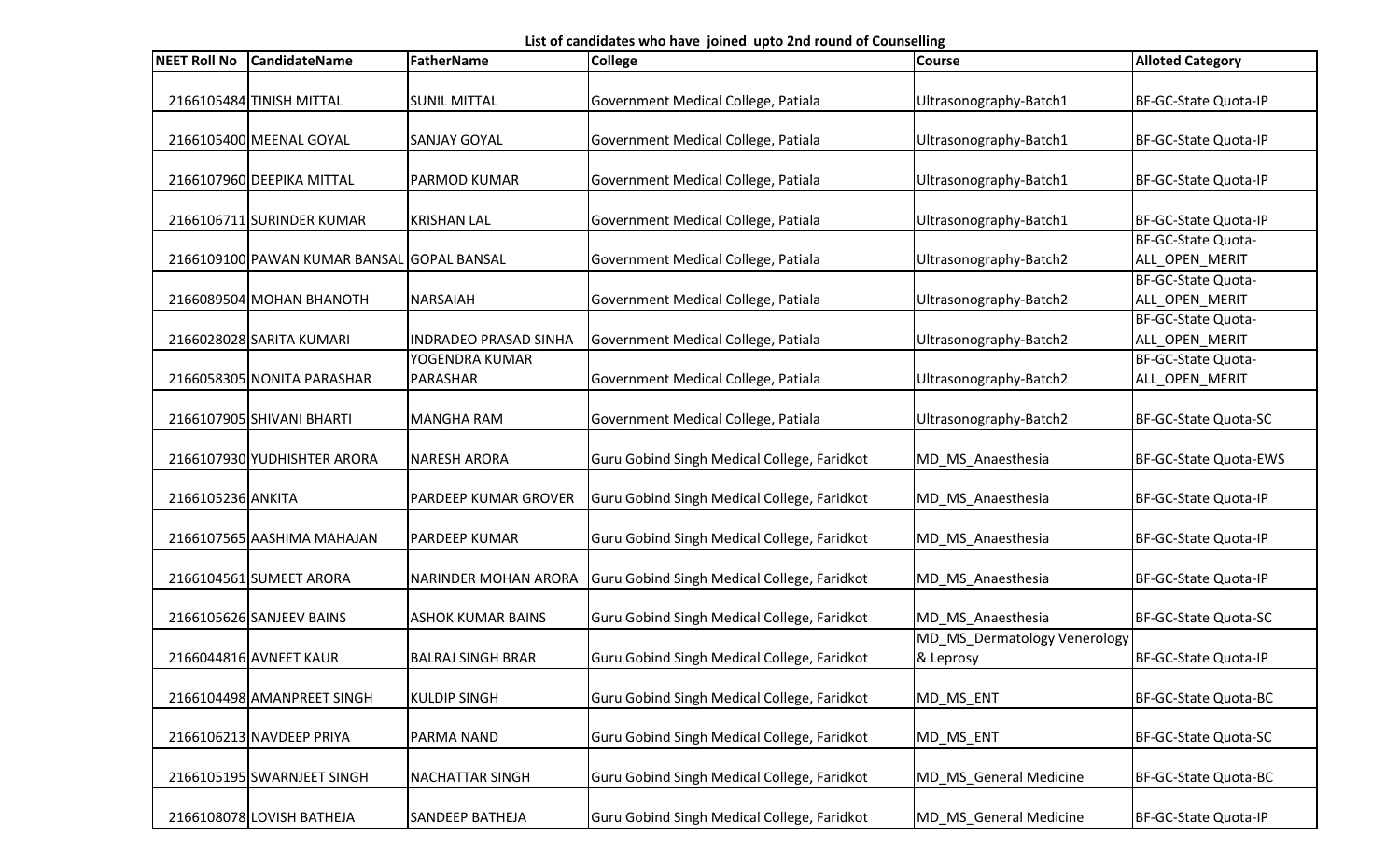List of candidates who have joined upto 2nd round of Counselling

| <b>NEET Roll No</b>    | <b>CandidateName</b>                         | <b>FatherName</b>         | <b>College</b>                              | <b>Course</b>                                          | <b>Alloted Category</b> |
|------------------------|----------------------------------------------|---------------------------|---------------------------------------------|--------------------------------------------------------|-------------------------|
|                        | 2166105463 AYUSH GARG                        | <b>SUBHASH GARG</b>       | Guru Gobind Singh Medical College, Faridkot | MD_MS_General Medicine                                 | BF-GC-State Quota-IP    |
| 2166107193 SHRUTI JAIN |                                              | <b>KAPIL JAIN</b>         | Guru Gobind Singh Medical College, Faridkot | MD_MS_General Medicine                                 | BF-GC-State Quota-IP    |
|                        | 2166104902 MANDEEP SINGH                     | <b>BALWINDER SINGH</b>    | Guru Gobind Singh Medical College, Faridkot | MD_MS_General Medicine                                 | BF-GC-State Quota-SC    |
|                        | 2166104354 SMILE SHARDA                      | <b>D D SHARDA</b>         | Guru Gobind Singh Medical College, Faridkot | MD_MS_General Surgery                                  | BF-GC-State Quota-IP    |
|                        | 2166108207 SHUBHAM GARG                      | <b>TARSEM KUMAR</b>       | Guru Gobind Singh Medical College, Faridkot | MD_MS_General Surgery                                  | BF-GC-State Quota-IP    |
|                        | 2166105628 PULKIT NAGPAL                     | <b>ASHOK KUMAR NAGPAL</b> | Guru Gobind Singh Medical College, Faridkot | MD_MS_General Surgery                                  | BF-GC-State Quota-IP    |
|                        | 2166104587 ANKUSH KUMAR                      | PARMOD KUMAR              | Guru Gobind Singh Medical College, Faridkot | MD_MS_General Surgery                                  | BF-GC-State Quota-SC    |
|                        | 2166046294 AYUSH BADLAN                      | <b>NARESH KUMAR</b>       | Guru Gobind Singh Medical College, Faridkot | MD_MS_Immuno Haematology &<br><b>Blood Transfusion</b> | BF-GC-State Quota-SC    |
|                        | 2166105418 HARPREET KAUR                     | SARBJIT SINGH             | Guru Gobind Singh Medical College, Faridkot | MD_MS_Microbiology                                     | BF-GC-State Quota-IP    |
|                        | 2166106552 KIRANDEEP KAUR                    | <b>DILBAG SINGH</b>       | Guru Gobind Singh Medical College, Faridkot | MD_MS_Microbiology                                     | BF-GC-State Quota-SC    |
|                        | 2166107472 JASPREET KAUR                     | YOGESHWAR SINGH           | Guru Gobind Singh Medical College, Faridkot | MD_MS_Obst. & Gynae                                    | BF-GC-State Quota-BC    |
|                        | 2166105127 ANAMIKA SHARMA                    | KIRTI MUKH SHARMA         | Guru Gobind Singh Medical College, Faridkot | MD_MS_Obst. & Gynae                                    | BF-GC-State Quota-EWS   |
|                        | 2166108278 RAVINDER RAVI                     | <b>BALRAJ SHARMA</b>      | Guru Gobind Singh Medical College, Faridkot | MD_MS_Obst. & Gynae                                    | BF-GC-State Quota-IP    |
|                        | 2166107866 HARLEEN KAUR                      | <b>JOGINDERPAL</b>        | Guru Gobind Singh Medical College, Faridkot | MD_MS_Opthalmology                                     | BF-GC-State Quota-IP    |
|                        | 2166107326 KATYAINI GOYAL                    | <b>RAJEEV GOYAL</b>       | Guru Gobind Singh Medical College, Faridkot | MD_MS_Opthalmology                                     | BF-GC-State Quota-IP    |
|                        | 2166106258 RIDHIMA SHARMA                    | RAJEEV SHARMA             | Guru Gobind Singh Medical College, Faridkot | MD MS Opthalmology                                     | BF-GC-State Quota-IP    |
| 2166105718 NEERU       |                                              | DARSHAN RAM               | Guru Gobind Singh Medical College, Faridkot | MD_MS_Opthalmology                                     | BF-GC-State Quota-SC    |
|                        | <b>SUPREET SINGH</b><br>2166107785 MANCHANDA | <b>GURINDER SINGH</b>     | Guru Gobind Singh Medical College, Faridkot | MD_MS_Orthopaedics                                     | BF-GC-State Quota-IP    |
|                        | 2166105538 ANIL KUMAR GARG                   | <b>VIJAY KUMAR GARG</b>   | Guru Gobind Singh Medical College, Faridkot | MD_MS_Orthopaedics                                     | BF-GC-State Quota-IP    |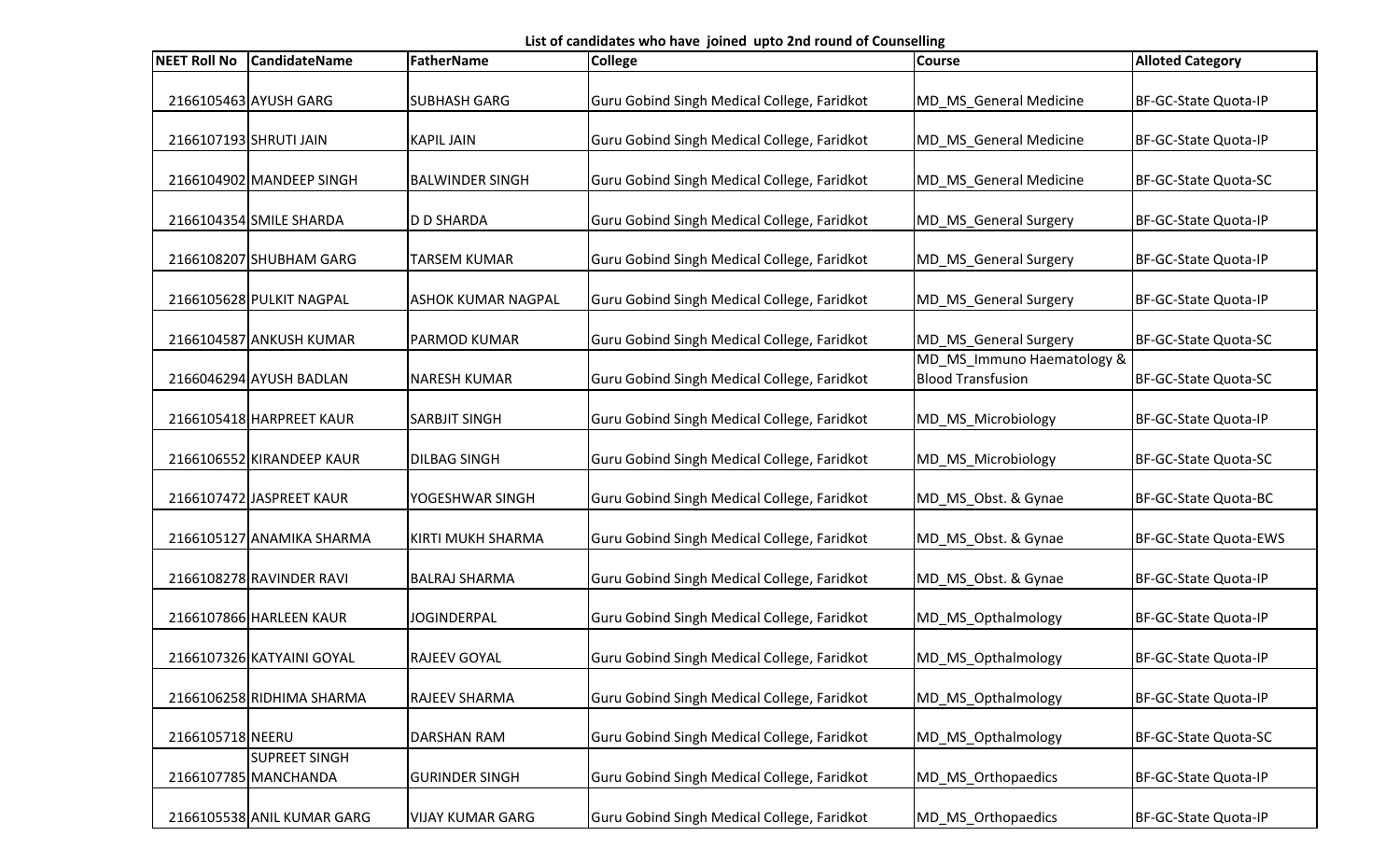List of candidates who have joined upto 2nd round of Counselling

| <b>NEET Roll No</b>   | <b>CandidateName</b>          | FatherName                  | College                                                                                                     | <b>Course</b>                                       | <b>Alloted Category</b>       |
|-----------------------|-------------------------------|-----------------------------|-------------------------------------------------------------------------------------------------------------|-----------------------------------------------------|-------------------------------|
|                       |                               |                             |                                                                                                             |                                                     |                               |
| 2166105989 ANMOL      |                               | <b>SURJIT SINGH</b>         | Guru Gobind Singh Medical College, Faridkot                                                                 | MD_MS_Orthopaedics                                  | BF-GC-State Quota-SC          |
|                       | 2166107763 HIMANSHI SINGLA    | <b>DHARMINDER KUMAR</b>     | Guru Gobind Singh Medical College, Faridkot                                                                 | MD_MS_Paediatrics                                   | BF-GC-State Quota-EWS         |
|                       | 2166105426 SAUGAAT JAIN       | <b>SATISH JAIN</b>          | Guru Gobind Singh Medical College, Faridkot                                                                 | MD_MS_Paediatrics                                   | BF-GC-State Quota-IP          |
| 2166105864 ANCHAL     |                               | <b>RAMESH KUMAR</b>         | Guru Gobind Singh Medical College, Faridkot                                                                 | MD_MS_Paediatrics                                   | BF-GC-State Quota-SC          |
|                       | 2166106432 SANA GRACE         | <b>AVINASH KUMAR</b>        | Guru Gobind Singh Medical College, Faridkot                                                                 | MD_MS_Pharmacology                                  | BF-GC-State Quota-IP          |
|                       | 2166105352 BABITA RANI        | <b>RAM PARKASH</b>          | Guru Gobind Singh Medical College, Faridkot                                                                 | MD_MS_Preventive & Social<br>Medicine               | BF-GC-State Quota-IP          |
| 2166106160 BHARTI     |                               | MULAKH RAJ                  | Guru Gobind Singh Medical College, Faridkot                                                                 | MD_MS_Preventive & Social<br>Medicine               | BF-GC-State Quota-SC          |
|                       | 2166105263 KAPIL SHARMA       | <b>PRAHLAD KUMAR SHARMA</b> | Guru Gobind Singh Medical College, Faridkot                                                                 | MD_MS_Psychiatry                                    | BF-GC-State Quota-IP          |
| 2166105979 PARKASH    | OM BADHAN ALIAS OM            | <b>SURINDER KUMAR</b>       | Guru Gobind Singh Medical College, Faridkot                                                                 | MD_MS_Psychiatry                                    | BF-GC-State Quota-SC          |
|                       | 2166104531 HARMEET SINGH      | MANMOHAN SINGH              | Guru Gobind Singh Medical College, Faridkot                                                                 | MD_MS_Tuberculosis &<br><b>Respiratory Medicine</b> | BF-GC-State Quota-BC          |
|                       | 2166105126 GURPREET SINGH     | <b>KIRPAL SINGH</b>         | Guru Gobind Singh Medical College, Faridkot                                                                 | POST_MBBS_DNB_Radio-<br>diagnosis                   | BF-GC-State Quota-OPEN        |
|                       |                               |                             |                                                                                                             |                                                     |                               |
|                       | 2166105252 RACHITA GUPTA      | <b>PARVEEN KUMAR GUPTA</b>  | JBMM District Hospital Ram Bagh Phatak, Nandari<br>Cinema Chowk, Amritsar                                   | POST_MBBS_DIPLOMA_Obst. &<br>Gynae                  | BF-GC-State Quota-OPEN        |
|                       | 2166105018 MANDEEP KAUR BAL   | <b>HARDEV SINGH BAL</b>     | JBMM District Hospital Ram Bagh Phatak, Nandari<br>Cinema Chowk, Amritsar                                   | POST_MBBS_DIPLOMA_Obst. &<br>Gynae                  | BF-GC-State Quota-OPEN        |
|                       | <b>MAHEEP SINGH</b>           |                             | JBMM District Hospital Ram Bagh Phatak, Nandari                                                             |                                                     |                               |
| 2166106570 SACHDEVA   |                               | <b>GURBIR SINGH</b>         | Cinema Chowk, Amritsar                                                                                      | POST MBBS DNB Paediatrics                           | <b>BF-GC-State Quota-OPEN</b> |
|                       | 2166024684 JAIDEEP SINGH BRAR | <b>UPJEET SINGH BRAR</b>    | Lord Mahavir Civil Hospital, Old jail Road, Ludhiana                                                        | POST_MBBS_DIPLOMA_Obst. &<br>Gynae                  | BF-GC-State Quota-OPEN        |
| 2166108337 PRIYA RANI |                               | <b>PARSHOTAM LAL</b>        | Lord Mahavir Civil Hospital, Old jail Road, Ludhiana                                                        | POST_MBBS_DIPLOMA_Obst. &<br>Gynae                  | BF-GC-State Quota-OPEN        |
|                       | 2166106913 NAVDEEP KAUR SIDHU | <b>RAMINDER SINGH</b>       | Lord Mahavir Civil Hospital, Old jail Road, Ludhiana   POST_MBBS_DNB_Obst. & Gynae   BF-GC-State Quota-OPEN |                                                     |                               |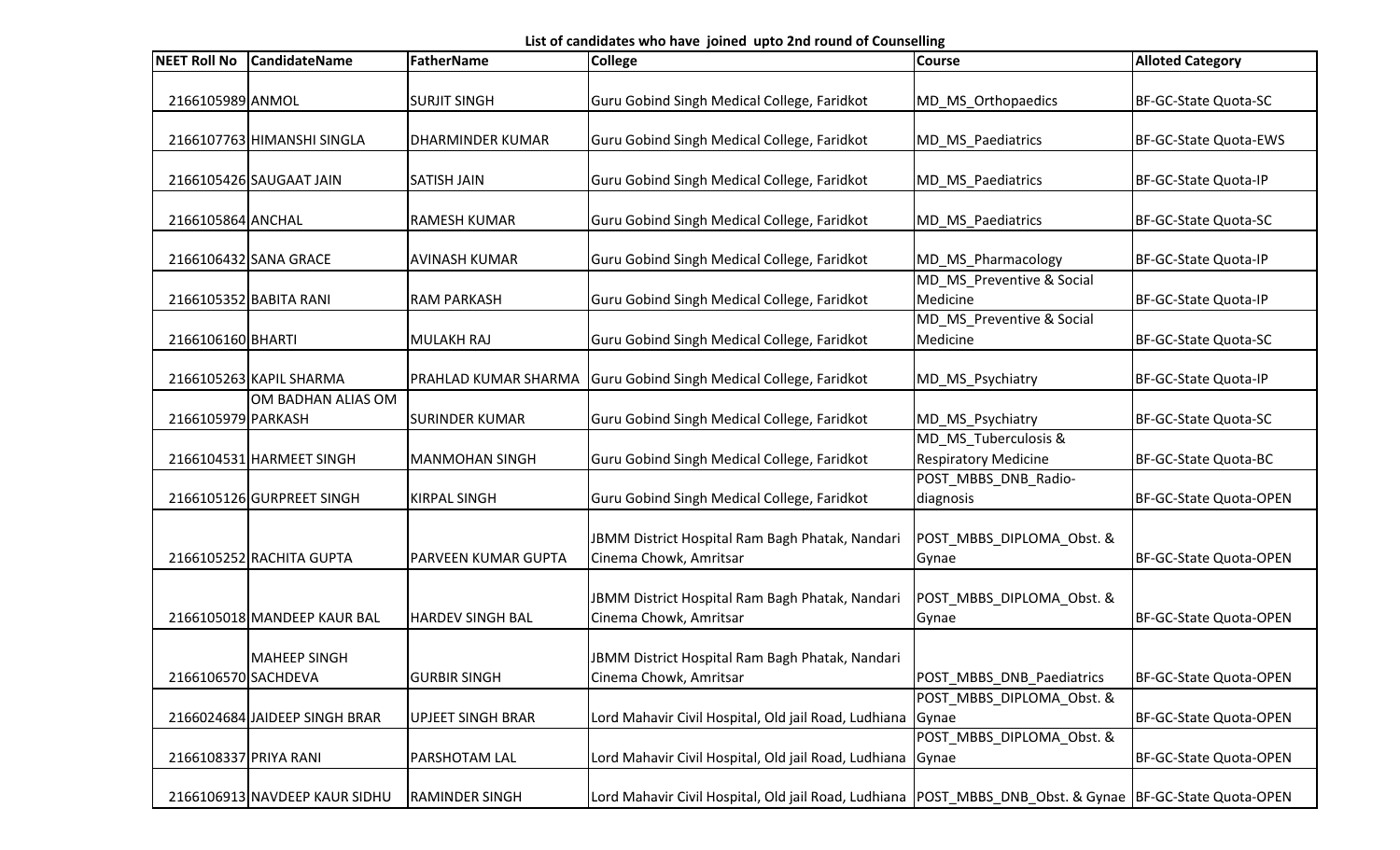List of candidates who have joined upto 2nd round of Counselling

| <b>NEET Roll No</b> | <b>CandidateName</b>           | <b>FatherName</b>                                   | <b>College</b>                                     | <b>Course</b>                                           | <b>Alloted Category</b>       |
|---------------------|--------------------------------|-----------------------------------------------------|----------------------------------------------------|---------------------------------------------------------|-------------------------------|
|                     |                                |                                                     |                                                    |                                                         |                               |
|                     |                                |                                                     | Mata Kaushalya Govt. Hospital, Near Court          |                                                         |                               |
|                     | 2166106384 DIVYA PHOOL         | <b>AJIT SINGH</b>                                   | Complex Lahori Gate, Patiala                       | POST MBBS DNB Obst. & Gynae BF-GC-State Quota-OPEN      |                               |
|                     |                                |                                                     | SBLS Civil Hospital, Jail Road, Near Jyoti Chowk,  | POST_MBBS_DIPLOMA_Obst. &                               |                               |
| 2166105293 SANCHI   |                                | <b>RAJA RAM CHHABRA</b>                             | Jalandhar                                          | Gynae                                                   | BF-GC-State Quota-OPEN        |
|                     |                                |                                                     | SBLS Civil Hospital, Jail Road, Near Jyoti Chowk,  | POST_MBBS_DIPLOMA_Obst. &                               |                               |
| 2166105107 ANKITA   |                                | <b>JEEVAN KUMAR</b>                                 | Jalandhar                                          | Gynae                                                   | <b>BF-GC-State Quota-OPEN</b> |
|                     |                                |                                                     | SBLS Civil Hospital, Jail Road, Near Jyoti Chowk,  | POST_MBBS_DNB_General                                   |                               |
| 2166105388 PALAK    |                                | <b>SANDEEP GARG</b>                                 | Jalandhar                                          | Medicine                                                | BF-GC-State Quota-OPEN        |
|                     |                                |                                                     | SBLS Civil Hospital, Jail Road, Near Jyoti Chowk,  | POST_MBBS_DNB_General                                   |                               |
|                     | 2166107012 AMRITJOT SINGH      | <b>SUKHDEV SINGH</b>                                | Jalandhar                                          | Surgery                                                 | BF-GC-State Quota-OPEN        |
|                     |                                |                                                     |                                                    |                                                         |                               |
|                     |                                |                                                     | Shaheed Bhai Mani Singh District Hospital, Opp.    |                                                         |                               |
|                     | 2166104952 AMARINDER KAUR GILL | DARSHAN SINGH                                       | Police Line, Mansa Road, Bathinda                  | POST_MBBS_DNB_Obst. & Gynae  BF-GC-State Quota-OPEN     |                               |
|                     |                                |                                                     | Sri Guru Ram Das Institute of Medical Science, Sri |                                                         |                               |
|                     | 2166106050 TAMANNA MADAAN      | YASH PAUL MADAAN                                    | Amritsar                                           | MD MS Anaesthesia                                       | BF-MC-General Quota-IP        |
|                     |                                |                                                     | Sri Guru Ram Das Institute of Medical Science, Sri |                                                         |                               |
|                     | 2166105655 GURLEEN KAUR        | <b>BALBIR SINGH</b>                                 | Amritsar                                           | MD_MS_Anaesthesia                                       | BF-MC-General Quota-IP        |
|                     |                                |                                                     | Sri Guru Ram Das Institute of Medical Science, Sri |                                                         |                               |
|                     | 2166105673 GUGNEET KAUR        | <b>BALVINDER SINGH</b>                              | Amritsar                                           | MD MS Anaesthesia                                       | <b>BF-MC-General Quota-SC</b> |
|                     |                                |                                                     | Sri Guru Ram Das Institute of Medical Science, Sri |                                                         | BF-MC-Sikh Minority Seats-    |
|                     |                                | 2166104401 IMANJEET SINGH ARORA GURMEET SINGH ARORA | Amritsar                                           | MD MS Anaesthesia                                       | General                       |
|                     |                                |                                                     | Sri Guru Ram Das Institute of Medical Science, Sri | MD_MS_Dermatology Venerology                            |                               |
| 2166109696 JYOTI    |                                | <b>GOURI SHANKAR</b>                                | Amritsar                                           | & Leprosy                                               | BF-MC-General Quota-SC        |
|                     |                                |                                                     | Sri Guru Ram Das Institute of Medical Science, Sri | MD_MS_Dermatology Venerology BF-MC-Sikh Minority Seats- |                               |
|                     | 2166105618 NAVLEEN KAUR        | <b>ARVINDER SINGH</b>                               | Amritsar                                           | & Leprosy                                               | General                       |
|                     |                                |                                                     | Sri Guru Ram Das Institute of Medical Science, Sri |                                                         |                               |
|                     | 2166107779 MANPREET SINGH      | <b>GURCHARAN SINGH</b>                              | Amritsar                                           | MD MS General Medicine                                  | BF-MC-General Quota-BC        |
|                     |                                |                                                     | Sri Guru Ram Das Institute of Medical Science, Sri |                                                         |                               |
|                     | 2166104515 KARANDEEP KAUR      | <b>MAJOR SINGH</b>                                  | Amritsar                                           | <b>MD MS General Medicine</b>                           | <b>BF-MC-General Quota-IP</b> |
|                     |                                |                                                     | Sri Guru Ram Das Institute of Medical Science, Sri |                                                         |                               |
|                     | 2166105371 CHARLES BANSAL      | <b>RAVINDER BANSAL</b>                              | Amritsar                                           | MD_MS_General Medicine                                  | BF-MC-General Quota-IP        |
|                     |                                |                                                     | Sri Guru Ram Das Institute of Medical Science, Sri |                                                         |                               |
|                     | 2166106636 LOVEPREET RATTU     | <b>HUSAN LAL</b>                                    | Amritsar                                           | MD MS General Medicine                                  | BF-MC-General Quota-SC        |
|                     |                                |                                                     | Sri Guru Ram Das Institute of Medical Science, Sri |                                                         |                               |
|                     | 2166107873 HARSHDEEP SINGH     | <b>KARNAIL SINGH</b>                                | Amritsar                                           | MD_MS_General Medicine                                  | BF-MC-General Quota-SC        |
|                     |                                |                                                     | Sri Guru Ram Das Institute of Medical Science, Sri |                                                         | BF-MC-Sikh Minority Seats-    |
|                     | 2166106631 MANASPREET SINGH    | <b>HARPREET SINGH</b>                               | Amritsar                                           | MD MS General Medicine                                  | General                       |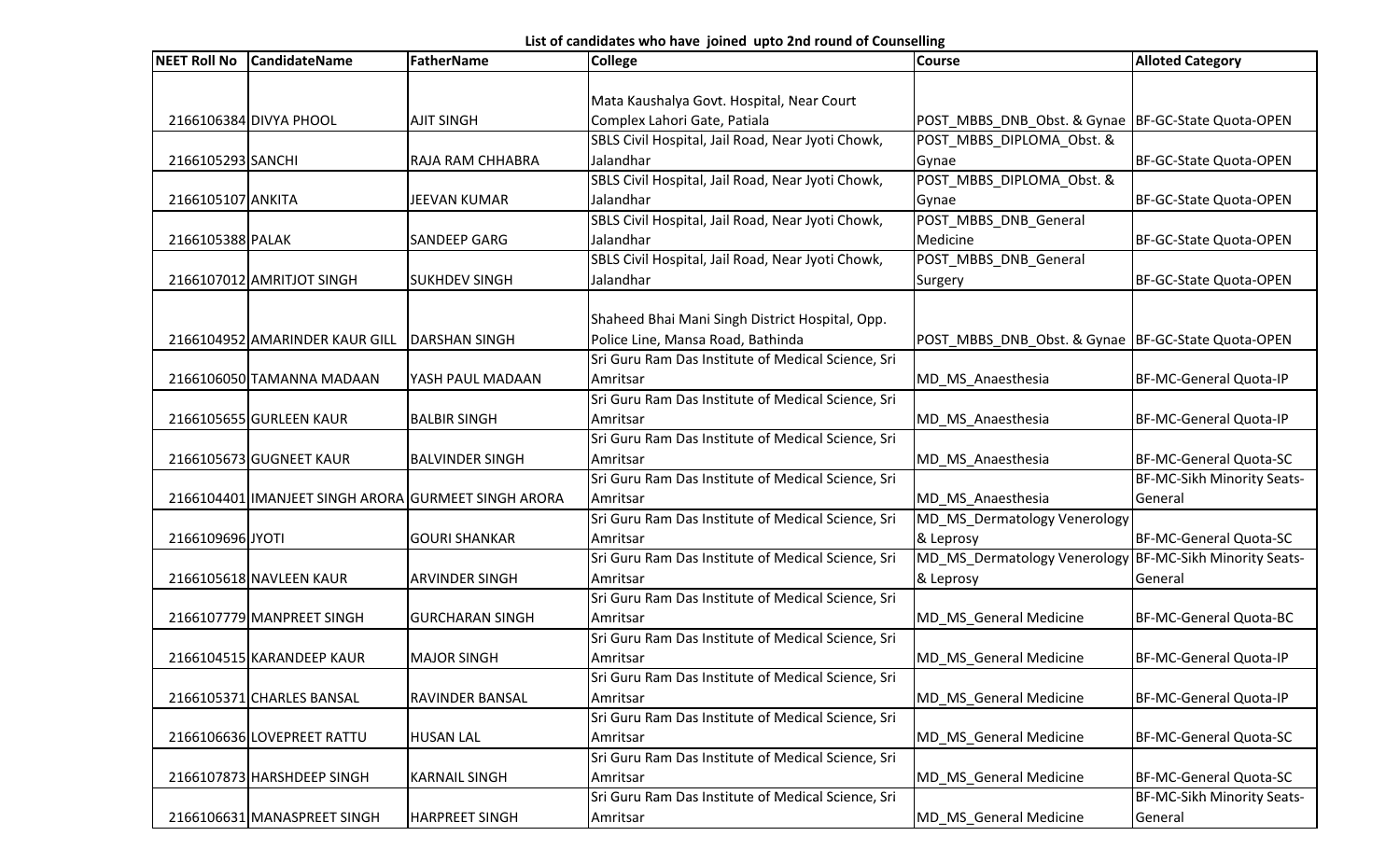List of candidates who have joined upto 2nd round of Counselling

| NEET Roll No    | <b>CandidateName</b>           | FatherName                  | <b>College</b>                                     | <b>Course</b>          | <b>Alloted Category</b>       |
|-----------------|--------------------------------|-----------------------------|----------------------------------------------------|------------------------|-------------------------------|
|                 |                                |                             | Sri Guru Ram Das Institute of Medical Science, Sri |                        | BF-MC-Sikh Minority Seats-    |
|                 | 2166106701 ARSHJOT SINGH SETHI | <b>KAVIRBIR SINGH SETHI</b> | Amritsar                                           | MD MS General Medicine | General                       |
|                 |                                |                             | Sri Guru Ram Das Institute of Medical Science, Sri |                        | BF-MC-Sikh Minority Seats-    |
|                 | 2166107837 MEHAK KAUR          | JAGDEV SINGH KALEKA         | Amritsar                                           | MD MS General Medicine | General                       |
|                 |                                |                             | Sri Guru Ram Das Institute of Medical Science, Sri |                        | BF-MC-Sikh Minority Seats-    |
|                 | 2166106148 SAHIB NOOR SINGH    | MOHANPREET SINGH            | Amritsar                                           | MD_MS_General Medicine | General                       |
|                 |                                |                             | Sri Guru Ram Das Institute of Medical Science, Sri |                        | BF-MC-Sikh Minority Seats-    |
|                 | 2166152221 SIMRAN DEEP KAUR    | <b>GS CHADDHA</b>           | Amritsar                                           | MD_MS_General Medicine | General                       |
|                 |                                |                             | Sri Guru Ram Das Institute of Medical Science, Sri |                        | BF-MC-Sikh Minority Seats-    |
|                 | 2166105950 SUKHJIT KAUR        | <b>SUBA SINGH</b>           | Amritsar                                           | MD_MS_General Medicine | General                       |
|                 |                                |                             | Sri Guru Ram Das Institute of Medical Science, Sri |                        |                               |
|                 | 2166104508 NAVDEEP SINGH       | <b>LAKHWINDER SINGH</b>     | Amritsar                                           | MD_MS_General Surgery  | BF-MC-General Quota-BC        |
|                 |                                |                             | Sri Guru Ram Das Institute of Medical Science, Sri |                        |                               |
|                 | 2166105466 LOHIT SHARMA        | <b>SUDHIR SHARMA</b>        | Amritsar                                           | MD_MS_General Surgery  | <b>BF-MC-General Quota-IP</b> |
|                 |                                |                             | Sri Guru Ram Das Institute of Medical Science, Sri |                        |                               |
|                 | 2166104837 ABHINAV GARG        | <b>ANIL GARG</b>            | Amritsar                                           | MD MS General Surgery  | <b>BF-MC-General Quota-IP</b> |
|                 |                                |                             | Sri Guru Ram Das Institute of Medical Science, Sri |                        |                               |
|                 | 2166107933 JEEVAN KUMAR        | <b>NARESH KUMAR</b>         | Amritsar                                           | MD_MS_General Surgery  | BF-MC-General Quota-IP        |
|                 |                                |                             | Sri Guru Ram Das Institute of Medical Science, Sri |                        |                               |
|                 | 2166108005 MARSHAL NAGPAL      | <b>RAJIV KUMAR</b>          | Amritsar                                           | MD MS General Surgery  | <b>BF-MC-General Quota-IP</b> |
|                 |                                |                             | Sri Guru Ram Das Institute of Medical Science, Sri |                        |                               |
|                 | 2166105645 ROHIT BANGER        | <b>AVTAR KISHAN</b>         | Amritsar                                           | MD_MS_General Surgery  | <b>BF-MC-General Quota-SC</b> |
|                 |                                |                             | Sri Guru Ram Das Institute of Medical Science, Sri |                        | BF-MC-Sikh Minority Seats-    |
|                 | 2166105782 RANJODH SINGH       | <b>GURPAL SINGH</b>         | Amritsar                                           | MD_MS_General Surgery  | General                       |
|                 |                                |                             | Sri Guru Ram Das Institute of Medical Science, Sri |                        | BF-MC-Sikh Minority Seats-    |
|                 | 2166107015 JASKIRAT KAUR       | <b>SUKHJINDER SINGH</b>     | Amritsar                                           | MD_MS_General Surgery  | General                       |
|                 |                                |                             | Sri Guru Ram Das Institute of Medical Science, Sri |                        | BF-MC-Sikh Minority Seats-    |
|                 | 2166108062 SIMRANPREET SINGH   | <b>RAVINDERPAL SINGH</b>    | Amritsar                                           | MD_MS_General Surgery  | General                       |
|                 |                                |                             | Sri Guru Ram Das Institute of Medical Science, Sri |                        | BF-MC-Sikh Minority Seats-    |
|                 | 2166105144 RAVEENA KAUR        | <b>KULWANT SINGH</b>        | Amritsar                                           | MD_MS_General Surgery  | General                       |
|                 |                                |                             | Sri Guru Ram Das Institute of Medical Science, Sri |                        | BF-MC-Sikh Minority Seats-    |
|                 | 2166106402 SANDEEP PAL SINGH   | <b>AMRIK SINGH</b>          | Amritsar                                           | MD_MS_General Surgery  | General                       |
|                 |                                |                             | Sri Guru Ram Das Institute of Medical Science, Sri |                        | BF-MC-Sikh Minority Seats-    |
|                 | 2166104784 GURBIR SINGH        | <b>TEJINDER SINGH</b>       | Amritsar                                           | MD_MS_General Surgery  | General                       |
|                 |                                |                             | Sri Guru Ram Das Institute of Medical Science, Sri |                        |                               |
|                 | 2166104670 JAPJI KAUR SANDHU   | <b>RANJIT SINGH SANDHU</b>  | Amritsar                                           | MD_MS_Obst. & Gynae    | BF-MC-General Quota-IP        |
|                 |                                |                             | Sri Guru Ram Das Institute of Medical Science, Sri |                        |                               |
| 2166047064 NEHA |                                | <b>ASHWANI KUMAR</b>        | Amritsar                                           | MD_MS_Obst. & Gynae    | BF-MC-General Quota-SC        |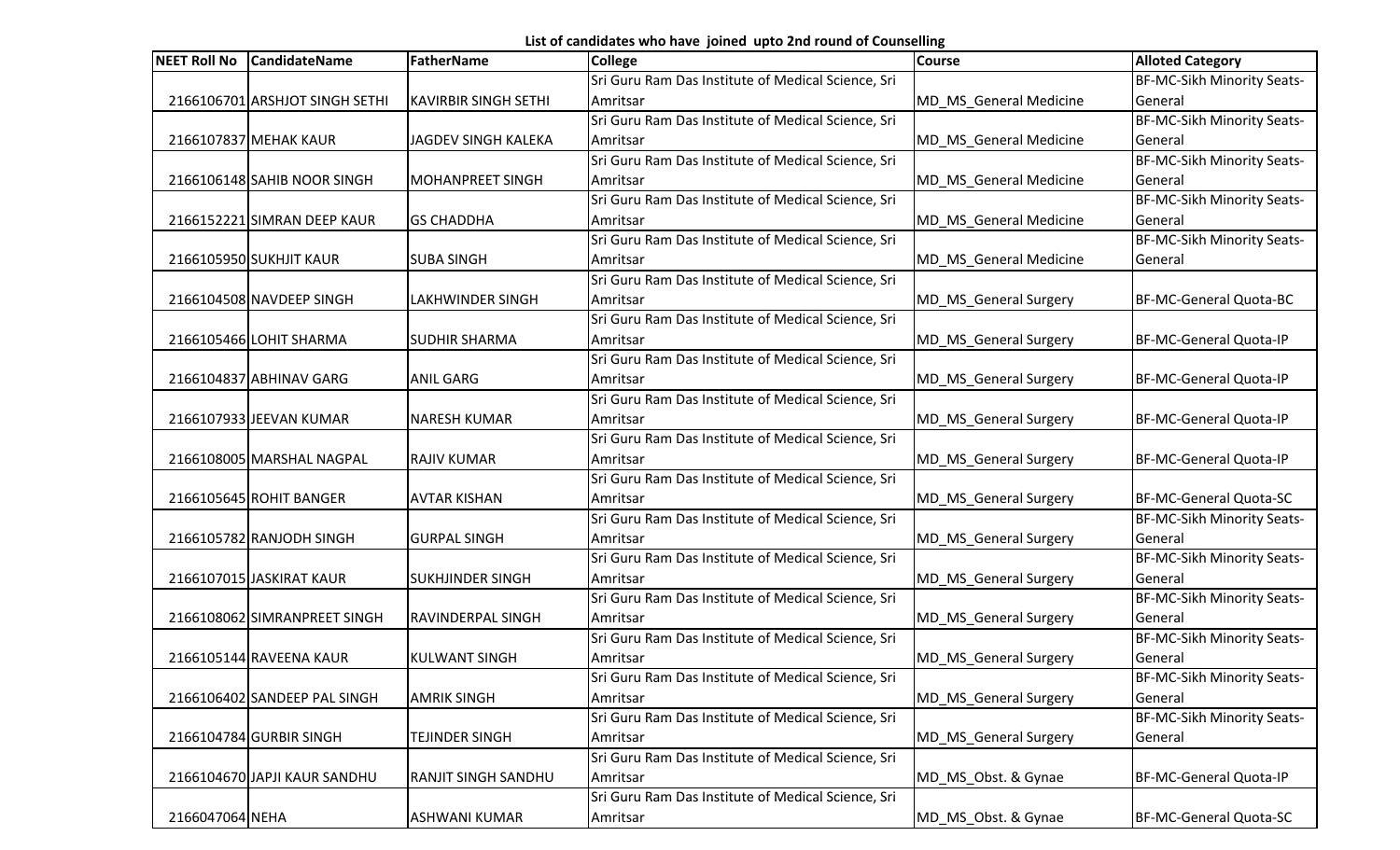List of candidates who have joined upto 2nd round of Counselling

|                       | NEET Roll No CandidateName    | FatherName                  | <b>College</b>                                     | <b>Course</b>             | <b>Alloted Category</b>    |
|-----------------------|-------------------------------|-----------------------------|----------------------------------------------------|---------------------------|----------------------------|
|                       |                               |                             | Sri Guru Ram Das Institute of Medical Science, Sri |                           | BF-MC-Sikh Minority Seats- |
|                       | 2166104337 MANPREET KAUR      | <b>BIKRAMJIT SINGH</b>      | Amritsar                                           | MD_MS_Obst. & Gynae       | General                    |
|                       |                               |                             | Sri Guru Ram Das Institute of Medical Science, Sri |                           | BF-MC-Sikh Minority Seats- |
|                       | 2166104526 SUKHMANJIT KAUR    | <b>MANJIT SINGH</b>         | Amritsar                                           | MD MS Obst. & Gynae       | General                    |
|                       |                               |                             | Sri Guru Ram Das Institute of Medical Science, Sri |                           | BF-MC-Sikh Minority Seats- |
|                       | 2166106592 SUKHMAN BUTTAR     | <b>GURMEET SINGH BUTTAR</b> | Amritsar                                           | MD_MS_Opthalmology        | General                    |
|                       |                               |                             | Sri Guru Ram Das Institute of Medical Science, Sri |                           |                            |
|                       | 2166105919 PARAMVEER PANESAR  | <b>SATNAM KUMAR</b>         | Amritsar                                           | MD_MS_Orthopaedics        | BF-MC-General Quota-BC     |
|                       |                               |                             | Sri Guru Ram Das Institute of Medical Science, Sri |                           |                            |
| 2166107727 ARPIT JAIN |                               | <b>BRISHBHAN JAIN</b>       | Amritsar                                           | MD_MS_Orthopaedics        | BF-MC-General Quota-IP     |
|                       |                               |                             | Sri Guru Ram Das Institute of Medical Science, Sri |                           |                            |
|                       | 2166107968 SARANG MITTAL      | <b>PAWAN KUMAR MITTAL</b>   | Amritsar                                           | MD_MS_Orthopaedics        | BF-MC-General Quota-IP     |
|                       | <b>AMRITPAL SINGH</b>         |                             | Sri Guru Ram Das Institute of Medical Science, Sri |                           | BF-MC-Sikh Minority Seats- |
| 2166104765 KAHLON     |                               | <b>SURJIT SINGH KAHLON</b>  | Amritsar                                           | MD_MS_Orthopaedics        | General                    |
|                       |                               |                             | Sri Guru Ram Das Institute of Medical Science, Sri |                           | BF-MC-Sikh Minority Seats- |
|                       | 2166105681 HARMEET SINGH GILL | <b>BALWINDER SINGH GILL</b> | Amritsar                                           | MD_MS_Orthopaedics        | General                    |
|                       |                               |                             | Sri Guru Ram Das Institute of Medical Science, Sri |                           |                            |
| 2166105135 HARSHITA   |                               | <b>KRISHAN KUMAR</b>        | Amritsar                                           | MD_MS_Paediatrics         | BF-MC-General Quota-IP     |
|                       |                               |                             | Sri Guru Ram Das Institute of Medical Science, Sri |                           |                            |
|                       | 2166105948 NITIN GANGERH      | <b>SOHAN LAL</b>            | Amritsar                                           | MD_MS_Paediatrics         | BF-MC-General Quota-SC     |
|                       |                               |                             | Sri Guru Ram Das Institute of Medical Science, Sri |                           | BF-MC-Sikh Minority Seats- |
|                       | 2166105242 EKAMJOT KAUR       | <b>PARMJEET SINGH</b>       | Amritsar                                           | MD_MS_Paediatrics         | General                    |
|                       |                               |                             | Sri Guru Ram Das Institute of Medical Science, Sri |                           | BF-MC-Sikh Minority Seats- |
|                       | 2166105615 ANUPREET KAUR      | <b>ANUP SINGH</b>           | Amritsar                                           | MD_MS_Paediatrics         | General                    |
|                       |                               |                             | Sri Guru Ram Das Institute of Medical Science, Sri |                           |                            |
|                       | 2166105677 NAVJOT KAUR        | <b>BALWINDER SINGH</b>      | Amritsar                                           | MD_MS_Pathology           | BF-MC-General Quota-IP     |
|                       |                               |                             | Sri Guru Ram Das Institute of Medical Science, Sri |                           |                            |
|                       | 2166107957 MANSIMRAN KAUR     | <b>PARMINDER SINGH</b>      | Amritsar                                           | MD_MS_Pathology           | BF-MC-General Quota-IP     |
|                       |                               |                             | Sri Guru Ram Das Institute of Medical Science, Sri |                           | BF-MC-Sikh Minority Seats- |
|                       | 2166106794 JAPNEET KAUR       | <b>OPINDER SINGH</b>        | Amritsar                                           | MD_MS_Pathology           | General                    |
|                       |                               |                             | Sri Guru Ram Das Institute of Medical Science, Sri |                           | BF-MC-Sikh Minority Seats- |
|                       | 2166105113 HARWINDER KAUR     | <b>JUJHAR SINGH</b>         | Amritsar                                           | MD_MS_Pathology           | General                    |
|                       |                               |                             | Sri Guru Ram Das Institute of Medical Science, Sri | MD_MS_Preventive & Social |                            |
|                       | 2166106937 RODEL ROBERT GILL  | <b>ROBERT MASIH GILL</b>    | Amritsar                                           | Medicine                  | BF-MC-General Quota-BC     |
|                       |                               |                             | Sri Guru Ram Das Institute of Medical Science, Sri |                           |                            |
|                       | 2166104624 SAKSHAM KHANNA     | <b>RAJESH KHANNA</b>        | Amritsar                                           | MD_MS_Radio-diagnosis     | BF-MC-General Quota-IP     |
|                       |                               |                             | Sri Guru Ram Das Institute of Medical Science, Sri |                           |                            |
|                       | 2166106825 MANIK ARORA        | <b>PAWAN ARORA</b>          | Amritsar                                           | MD_MS_Radio-diagnosis     | BF-MC-General Quota-IP     |